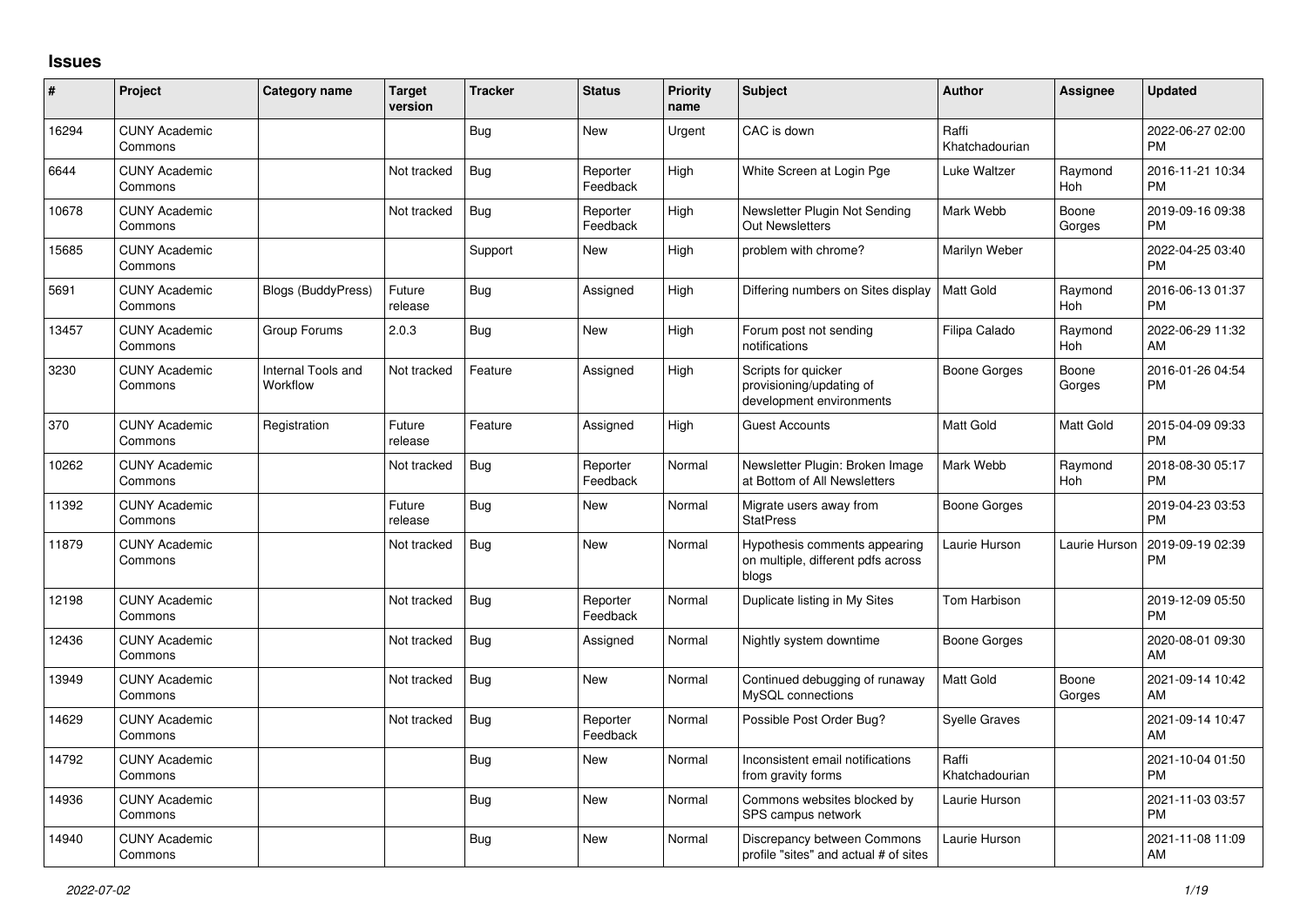| ∦     | Project                         | Category name | <b>Target</b><br>version | <b>Tracker</b> | <b>Status</b>        | <b>Priority</b><br>name | <b>Subject</b>                                                                                                                               | <b>Author</b>           | <b>Assignee</b>    | <b>Updated</b>                |
|-------|---------------------------------|---------------|--------------------------|----------------|----------------------|-------------------------|----------------------------------------------------------------------------------------------------------------------------------------------|-------------------------|--------------------|-------------------------------|
| 15757 | <b>CUNY Academic</b><br>Commons |               |                          | Bug            | <b>New</b>           | Normal                  | Members # do not match                                                                                                                       | Laurie Hurson           |                    | 2022-03-30 04:52<br><b>PM</b> |
| 16307 | <b>CUNY Academic</b><br>Commons |               |                          | Bug            | <b>New</b>           | Normal                  | Add brief messaging to<br>accept/decline group membership<br>requests                                                                        | <b>Matt Gold</b>        | Boone<br>Gorges    | 2022-06-27 06:13<br><b>PM</b> |
| 16318 | <b>CUNY Academic</b><br>Commons |               |                          | <b>Bug</b>     | <b>New</b>           | Normal                  | Unable to Access block editor or<br>embed YouTube videos in new<br>pages, in one site only                                                   | <b>Syelle Graves</b>    |                    | 2022-07-01 06:53<br><b>PM</b> |
| 8992  | <b>NYCDH Community</b><br>Site  |               |                          | <b>Bug</b>     | Assigned             | Normal                  | Multiple RBE error reports                                                                                                                   | <b>Matt Gold</b>        | Raymond<br>Hoh     | 2017-12-11 05:43<br><b>PM</b> |
| 7828  | <b>CUNY Academic</b><br>Commons |               | Not tracked              | Feature        | Assigned             | Normal                  | Theme Assessment 2017                                                                                                                        | Margaret Galvan         | Margaret<br>Galvan | 2017-05-02 10:41<br><b>PM</b> |
| 8837  | <b>CUNY Academic</b><br>Commons |               | Not tracked              | Feature        | Assigned             | Normal                  | Create a form to request info from<br>people requesting premium<br>themes and plugins                                                        | <b>Matt Gold</b>        | Marilyn<br>Weber   | 2017-11-14 03:35<br><b>PM</b> |
| 9908  | <b>CUNY Academic</b><br>Commons |               | Not tracked              | Feature        | <b>New</b>           | Normal                  | Is it possible to send email<br>updates to users (or an email<br>address not on the list) for only a<br>single page AFTER being<br>prompted? | Michael Shields         | scott voth         | 2018-06-11 01:34<br><b>PM</b> |
| 10368 | <b>CUNY Academic</b><br>Commons |               | Future<br>release        | Feature        | Assigned             | Normal                  | Use ORCID data to populate<br>academic profile page                                                                                          | Stephen Francoeur       | Boone<br>Gorges    | 2018-09-25 01:53<br><b>PM</b> |
| 11131 | <b>CUNY Academic</b><br>Commons |               | Future<br>release        | Feature        | Reporter<br>Feedback | Normal                  | <b>Image Annotation Plugins</b>                                                                                                              | Laurie Hurson           |                    | 2019-02-26 11:33<br>AM        |
| 11517 | <b>CUNY Academic</b><br>Commons |               | Not tracked              | Feature        | Assigned             | Normal                  | wp-accessibility plugin should not<br>strip 'target="_blank"' by default                                                                     | Boone Gorges            | Laurie Hurson      | 2019-09-24 09:57<br>AM        |
| 12911 | <b>CUNY Academic</b><br>Commons |               | Not tracked              | Feature        | <b>New</b>           | Normal                  | Block access to xmlrpc.php based<br>on User-Agent                                                                                            | Boone Gorges            | Boone<br>Gorges    | 2020-06-09 05:12<br><b>PM</b> |
| 14394 | <b>CUNY Academic</b><br>Commons |               | Not tracked              | Feature        | <b>New</b>           | Normal                  | Commons News Site - redesign                                                                                                                 | scott voth              | scott voth         | 2021-09-14 10:46<br>AM        |
| 15613 | <b>CUNY Academic</b><br>Commons |               | 2.0.3                    | Feature        | Reporter<br>Feedback | Normal                  | Adding "Passster" plugin                                                                                                                     | Laurie Hurson           |                    | 2022-06-29 11:32<br>AM        |
| 15883 | <b>CUNY Academic</b><br>Commons |               | 2.1.0                    | Feature        | <b>New</b>           | Normal                  | Release BPGES update                                                                                                                         | Boone Gorges            | Boone<br>Gorges    | 2022-05-26 10:39<br>AM        |
| 15923 | <b>CUNY Academic</b><br>Commons |               | Not tracked              | Feature        | Reporter<br>Feedback | Normal                  | <b>Bellows Plugin Adjustments</b>                                                                                                            | Laurie Hurson           |                    | 2022-04-20 10:10<br>AM        |
| 16092 | <b>CUNY Academic</b><br>Commons |               | Future<br>release        | Feature        | Hold                 | Normal                  | Don't show main site in Site<br>search results                                                                                               | Boone Gorges            | Boone<br>Gorges    | 2022-05-17 03:12<br><b>PM</b> |
| 16290 | <b>CUNY Academic</b><br>Commons |               |                          | Feature        | Reporter<br>Feedback | Normal                  | Add Table Of Contents Block<br>plug-in                                                                                                       | Raffi<br>Khatchadourian |                    | 2022-06-24 10:26<br>AM        |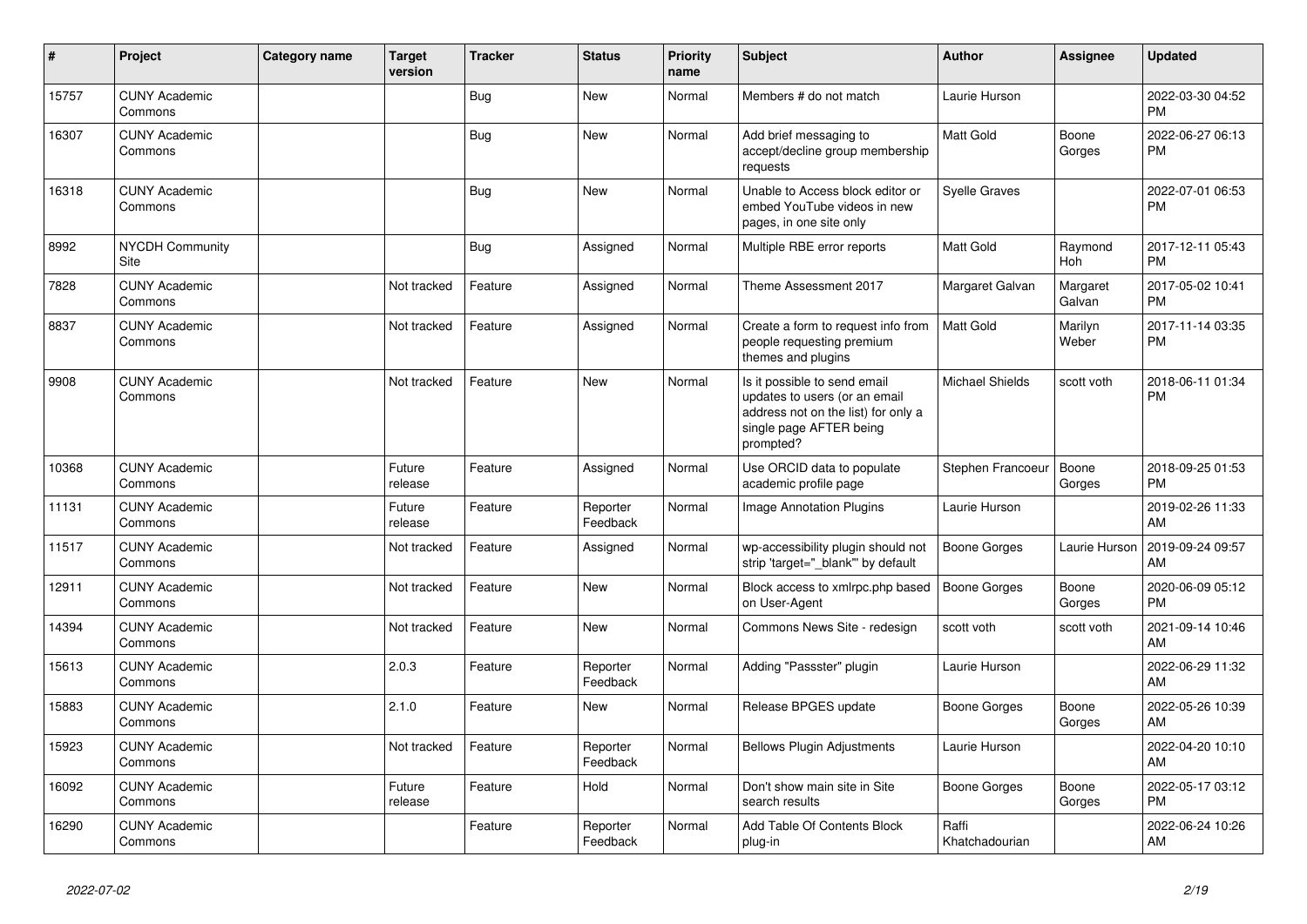| #     | Project                                                                 | Category name | Target<br>version | <b>Tracker</b> | <b>Status</b>        | <b>Priority</b><br>name | <b>Subject</b>                                                   | <b>Author</b>      | <b>Assignee</b>     | <b>Updated</b>                |
|-------|-------------------------------------------------------------------------|---------------|-------------------|----------------|----------------------|-------------------------|------------------------------------------------------------------|--------------------|---------------------|-------------------------------|
| 2571  | <b>NYCDH Community</b><br>Site                                          |               |                   | Feature        | Assigned             | Normal                  | Add Google custom search box to<br>homepage                      | <b>Mark Newton</b> | Raymond<br>Hoh      | 2013-05-18 07:49<br><b>PM</b> |
| 2573  | <b>NYCDH Community</b><br>Site                                          |               |                   | Feature        | Reporter<br>Feedback | Normal                  | Add dh nyc twitter list feed to site                             | <b>Mark Newton</b> | Matt Gold           | 2013-05-16 11:42<br><b>PM</b> |
| 2574  | NYCDH Community<br>Site                                                 |               |                   | Feature        | Assigned             | Normal                  | Add Way to Upload Files to<br>Groups                             | Mark Newton        | Raymond<br>Hoh      | 2013-05-18 07:46<br><b>PM</b> |
| 11968 | JustPublics@365<br>MediaCamp                                            |               |                   | Feature        | <b>New</b>           | Normal                  | Nanoscience Retractable Display<br>Unit                          | Donald Cherry      | Bonnie<br>Eissner   | 2021-02-19 08:50<br>AM        |
| 12062 | AD/O365 Transition<br>from NonMatric to<br><b>Matriculated Students</b> |               |                   | Feature        | In Progress          | Normal                  | create solution and console<br>project                           | Emilio Rodriguez   | Emilio<br>Rodriguez | 2019-11-12 03:56<br><b>PM</b> |
| 8607  | <b>CUNY Academic</b><br>Commons                                         |               | Not tracked       | Support        | <b>New</b>           | Normal                  | Paypal?                                                          | Marilyn Weber      | Matt Gold           | 2018-05-15 01:37<br><b>PM</b> |
| 9207  | <b>CUNY Academic</b><br>Commons                                         |               | Future<br>release | Support        | Reporter<br>Feedback | Normal                  | display dashboards made in<br>Tableau?                           | Marilyn Weber      | Boone<br>Gorges     | 2018-04-10 10:42<br>AM        |
| 10657 | <b>CUNY Academic</b><br>Commons                                         |               | Not tracked       | Support        | Reporter<br>Feedback | Normal                  | child theme problems                                             | Marilyn Weber      |                     | 2018-11-08 01:19<br><b>PM</b> |
| 11149 | <b>CUNY Academic</b><br>Commons                                         |               | Not tracked       | Support        | Reporter<br>Feedback | Normal                  | comments getting blocked                                         | Marilyn Weber      | Raymond<br>Hoh      | 2019-03-26 11:40<br>AM        |
| 11509 | <b>CUNY Academic</b><br>Commons                                         |               | Not tracked       | Support        | Reporter<br>Feedback | Normal                  | deleted Page causing a Menu<br>problem?                          | Marilyn Weber      |                     | 2019-06-04 09:54<br>AM        |
| 11519 | <b>CUNY Academic</b><br>Commons                                         |               | Not tracked       | Support        | Assigned             | Normal                  | comment option not appearing                                     | Marilyn Weber      |                     | 2019-09-24 10:28<br>AM        |
| 11771 | <b>CUNY Academic</b><br>Commons                                         |               | Not tracked       | Support        | Reporter<br>Feedback | Normal                  | post displays in sections                                        | Marilyn Weber      |                     | 2019-08-20 10:34<br>AM        |
| 11787 | <b>CUNY Academic</b><br>Commons                                         |               | Not tracked       | Support        | Reporter<br>Feedback | Normal                  | automated comments notifications<br>on ZenDesk                   | Marilyn Weber      |                     | 2019-08-26 06:18<br><b>PM</b> |
| 11848 | <b>CUNY Academic</b><br>Commons                                         |               | Not tracked       | Support        | Hold                 | Normal                  | a Dean of Faculty wants to share<br>a large file                 | Marilyn Weber      |                     | 2019-09-24 08:44<br>AM        |
| 12004 | <b>CUNY Academic</b><br>Commons                                         |               | Not tracked       | Support        | Reporter<br>Feedback | Normal                  | Notifications for spam blog<br>comments                          | Gina Cherry        | Raymond<br>Hoh      | 2019-11-01 12:05<br><b>PM</b> |
| 12328 | <b>CUNY Academic</b><br>Commons                                         |               | Not tracked       | Support        | <b>New</b>           | Normal                  | Sign up Code for Non-CUNY<br>Faculty                             | Laurie Hurson      |                     | 2020-01-28 10:25<br>AM        |
| 12352 | <b>CUNY Academic</b><br>Commons                                         |               | Not tracked       | Support        | <b>New</b>           | Normal                  | "posts list" page builder block<br>option                        | Marilyn Weber      |                     | 2020-02-03 01:29<br><b>PM</b> |
| 12484 | <b>CUNY Academic</b><br>Commons                                         |               | Not tracked       | Support        | Reporter<br>Feedback | Normal                  | Sign up Code for COIL Course<br>starting in March                | Laurie Hurson      | Matt Gold           | 2020-03-02 02:26<br><b>PM</b> |
| 13034 | <b>CUNY Academic</b><br>Commons                                         |               | Not tracked       | Support        | Reporter<br>Feedback | Normal                  | a site is asking people to join the<br>Commons to get a download | Marilyn Weber      |                     | 2020-07-12 07:23<br>AM        |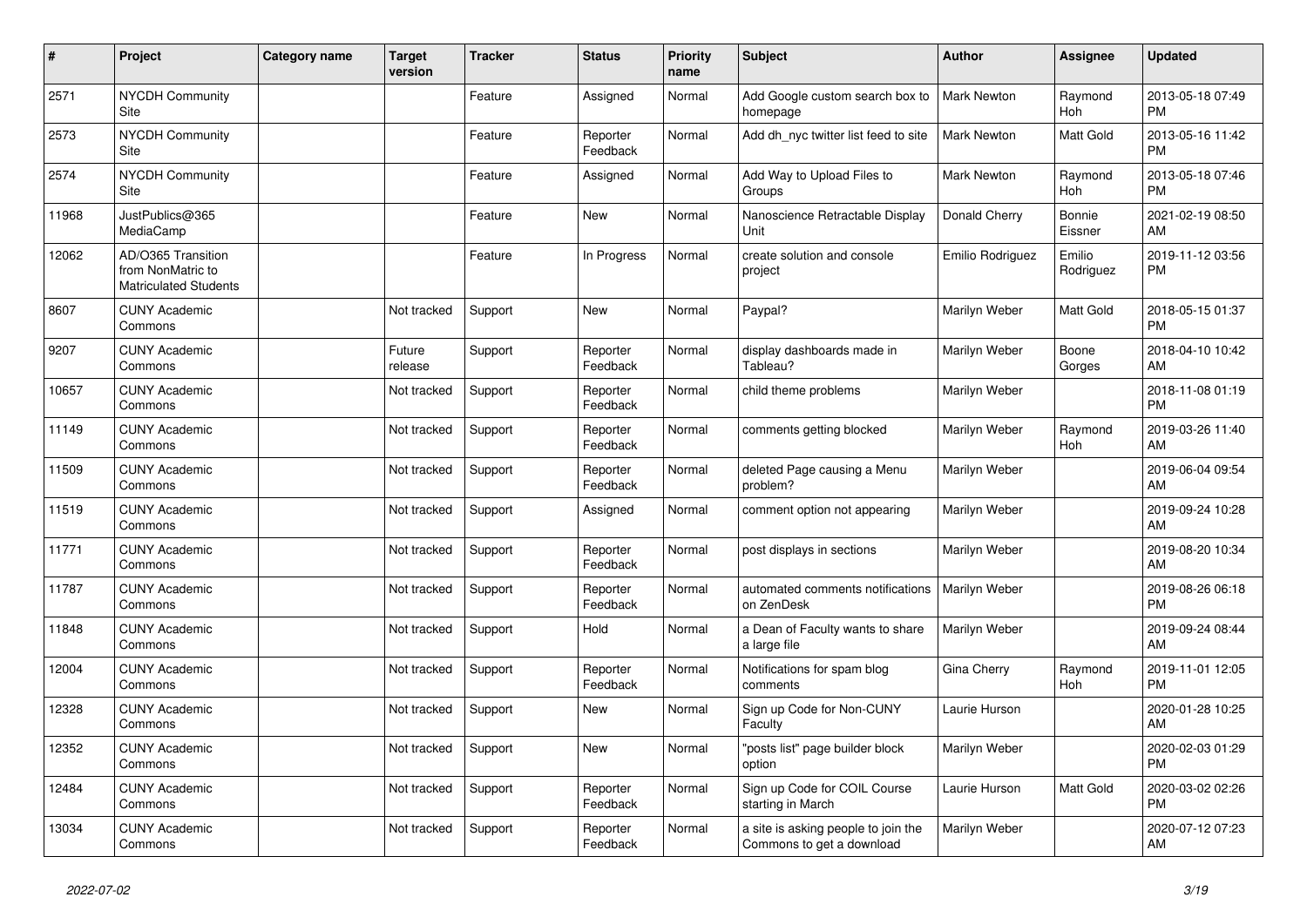| #     | Project                         | <b>Category name</b> | <b>Target</b><br>version | <b>Tracker</b> | <b>Status</b>        | <b>Priority</b><br>name | <b>Subject</b>                                                    | <b>Author</b>    | Assignee            | <b>Updated</b>                |
|-------|---------------------------------|----------------------|--------------------------|----------------|----------------------|-------------------------|-------------------------------------------------------------------|------------------|---------------------|-------------------------------|
| 13255 | <b>CUNY Academic</b><br>Commons |                      | Not tracked              | Support        | Reporter<br>Feedback | Normal                  | Accessibility problems                                            | Marilyn Weber    |                     | 2020-09-01 05:48<br><b>PM</b> |
| 13286 | <b>CUNY Academic</b><br>Commons |                      | Not tracked              | Support        | New                  | Normal                  | problem connecting with<br>WordPress app                          | Marilyn Weber    | Raymond<br>Hoh      | 2020-09-08 11:16<br>AM        |
| 14398 | <b>CUNY Academic</b><br>Commons |                      | Not tracked              | Support        | Reporter<br>Feedback | Normal                  | Events plug-in notification problem                               | Marilyn Weber    |                     | 2021-05-11 11:21<br>AM        |
| 14538 | <b>CUNY Academic</b><br>Commons |                      | Not tracked              | Support        | Reporter<br>Feedback | Normal                  | Weebly To Commons                                                 | Laurie Hurson    |                     | 2021-09-14 10:47<br>AM        |
| 14784 | <b>CUNY Academic</b><br>Commons |                      |                          | Support        | Reporter<br>Feedback | Normal                  | User report of logo problem when<br>using Customizer theme        | Marilyn Weber    |                     | 2021-09-17 10:25<br>AM        |
| 14842 | <b>CUNY Academic</b><br>Commons |                      | Not tracked              | Support        | Reporter<br>Feedback | Normal                  | Question about widgets and block<br>editor                        | Gina Cherry      |                     | 2021-10-06 03:01<br><b>PM</b> |
| 14900 | <b>CUNY Academic</b><br>Commons |                      | Not tracked              | Support        | Reporter<br>Feedback | Normal                  | previous theme?                                                   | Marilyn Weber    |                     | 2021-10-25 10:31<br>AM        |
| 15045 | <b>CUNY Academic</b><br>Commons |                      |                          | Support        | <b>New</b>           | Normal                  | no result for KCeL in the search<br>box on the commons            | Marilyn Weber    |                     | 2021-12-10 11:29<br>AM        |
| 15169 | <b>CUNY Academic</b><br>Commons |                      | 2.0.3                    | Support        | Reporter<br>Feedback | Normal                  | new Prelude website zipfiles for<br>custom theme and other files. | Marilyn Weber    |                     | 2022-06-29 11:32<br>AM        |
| 15176 | <b>CUNY Academic</b><br>Commons |                      | Not tracked              | Support        | Reporter<br>Feedback | Normal                  | Archiving Q Writing & Old<br>Wordpress Sites on the Commons       | Laurie Hurson    |                     | 2022-02-08 10:28<br>AM        |
| 15260 | <b>CUNY Academic</b><br>Commons |                      |                          | Support        | Reporter<br>Feedback | Normal                  | Diacritical markings   European<br><b>Stages</b>                  | Marilyn Weber    |                     | 2022-02-04 08:16<br>AM        |
| 15370 | <b>CUNY Academic</b><br>Commons |                      |                          | Support        | Reporter<br>Feedback | Normal                  | All-in-One Event Calendar?                                        | Marilyn Weber    |                     | 2022-02-17 11:03<br>AM        |
| 15565 | <b>CUNY Academic</b><br>Commons |                      |                          | Support        | New                  | Normal                  | Events - send updates to an email<br>listserv                     | Marilyn Weber    |                     | 2022-03-10 01:06<br><b>PM</b> |
| 15655 | <b>CUNY Academic</b><br>Commons |                      | 2.0.3                    | Support        | Reporter<br>Feedback | Normal                  | Event Aggregator plugin?                                          | Marilyn Weber    |                     | 2022-06-29 11:32<br>AM        |
| 15816 | <b>CUNY Academic</b><br>Commons |                      | Not tracked              | Support        | New                  | Normal                  | slow loading at SPS                                               | Marilyn Weber    |                     | 2022-04-05 01:26<br><b>PM</b> |
| 16099 | <b>CUNY Academic</b><br>Commons |                      |                          | Support        | Reporter<br>Feedback | Normal                  | request for Newsletter Glue                                       | Marilyn Weber    |                     | 2022-05-13 12:14<br><b>PM</b> |
| 16110 | <b>CUNY Academic</b><br>Commons |                      |                          | Support        | Reporter<br>Feedback | Normal                  | remove Creative Commons<br>license from pages?                    | Marilyn Weber    | Raymond<br>Hoh      | 2022-05-17 06:11<br><b>PM</b> |
| 2612  | <b>CUNY Academic</b><br>Commons |                      | Not tracked              | Publicity      | Assigned             | Normal                  | Pinterest site for the Commons                                    | local admin      | Sarah<br>Morgano    | 2016-03-04 11:19<br>AM        |
| 5298  | <b>CUNY Academic</b><br>Commons |                      | Not tracked              | Publicity      | <b>New</b>           | Normal                  | Survey Pop-Up Text                                                | Samantha Raddatz | Samantha<br>Raddatz | 2016-03-22 12:27<br>PM        |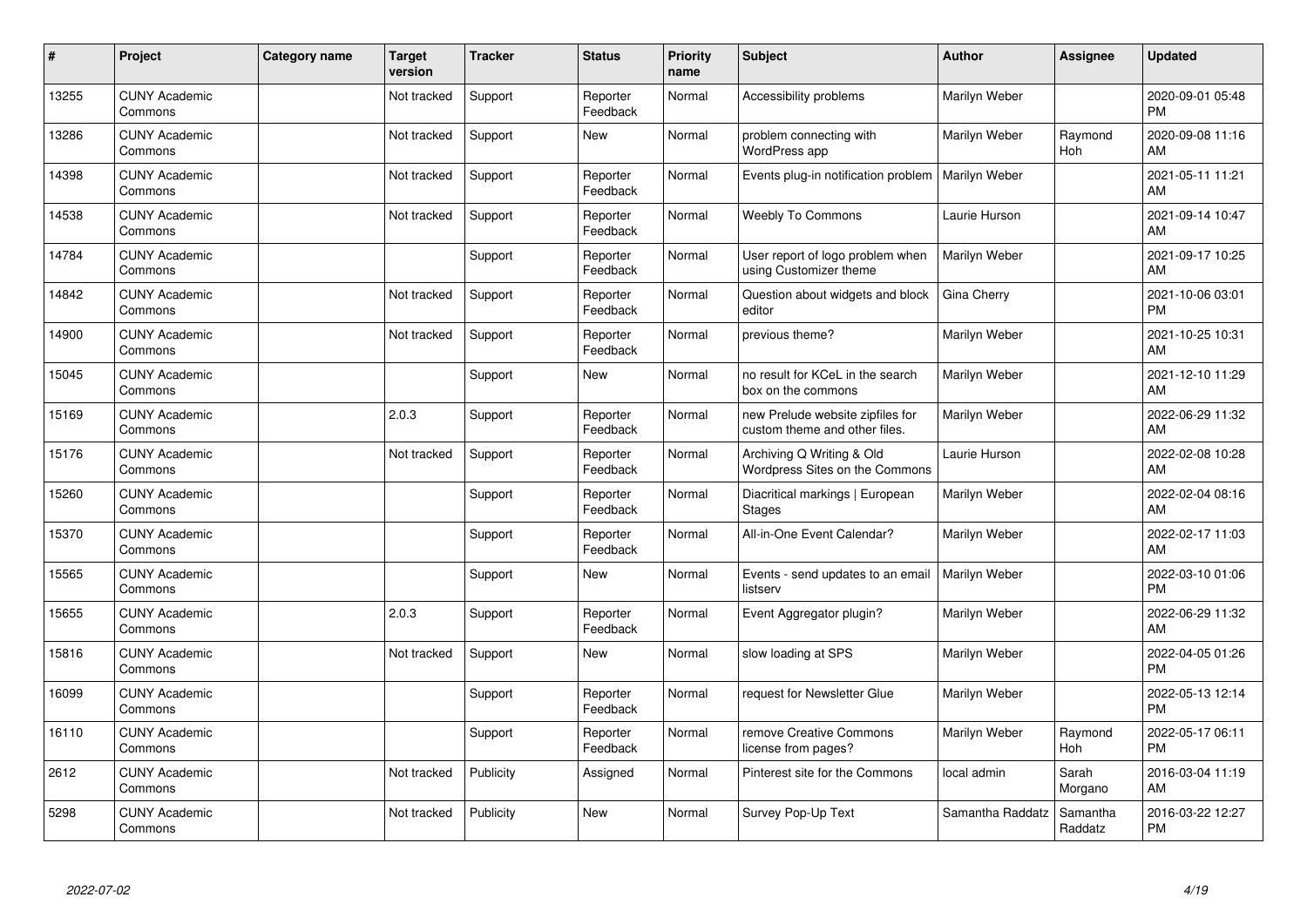| #     | Project                         | Category name             | <b>Target</b><br>version | Tracker       | <b>Status</b>        | <b>Priority</b><br>name | Subject                                                                                   | Author              | Assignee            | <b>Updated</b>                |
|-------|---------------------------------|---------------------------|--------------------------|---------------|----------------------|-------------------------|-------------------------------------------------------------------------------------------|---------------------|---------------------|-------------------------------|
| 6665  | <b>CUNY Academic</b><br>Commons |                           | Not tracked              | Publicity     | <b>New</b>           | Normal                  | Dead Link in 1.10 announcement<br>post                                                    | Paige Dupont        | Stephen Real        | 2016-12-01 03:11<br><b>PM</b> |
| 11393 | <b>CUNY Academic</b><br>Commons |                           | Not tracked              | Publicity     | New                  | Normal                  | After 1.15 release, ceate a hero<br>slide and post about adding a site<br>to a group      | scott voth          | Patrick<br>Sweeney  | 2019-05-14 10:32<br>AM        |
| 14475 | <b>CUNY Academic</b><br>Commons |                           | Not tracked              | Publicity     | New                  | Normal                  | OER Showcase Page                                                                         | Laurie Hurson       | Laurie Hurson       | 2021-09-14 10:46<br>AM        |
| 14504 | <b>CUNY Academic</b><br>Commons |                           | Not tracked              | Publicity     | Reporter<br>Feedback | Normal                  | Adding showcases to home page<br>menu                                                     | Laurie Hurson       | Boone<br>Gorges     | 2022-01-19 03:26<br><b>PM</b> |
| 4235  | <b>CUNY Academic</b><br>Commons |                           | Not tracked              | Design/UX     | Assigned             | Normal                  | Explore user experience around<br>comments on forum topics vs docs                        | Matt Gold           | Samantha<br>Raddatz | 2015-07-21 10:23<br>AM        |
| 10839 | <b>CUNY Academic</b><br>Commons | About page                | Not tracked              | Support       | <b>New</b>           | Normal                  | <b>Mission Statement Needs</b><br>Revision                                                | scott voth          | Matt Gold           | 2018-12-26 10:58<br>AM        |
| 2666  | <b>CUNY Academic</b><br>Commons | About page                | Not tracked              | Documentation | Assigned             | Normal                  | <b>Update About Text</b>                                                                  | Chris Stein         | Luke Waltzer        | 2016-03-04 11:19<br>AM        |
| 8900  | <b>CUNY Academic</b><br>Commons | Accessibility             | Future<br>release        | Feature       | Assigned             | Normal                  | Look into tools to enforce<br>accessibility in WP environment                             | Matt Gold           | Boone<br>Gorges     | 2022-04-26 11:59<br>AM        |
| 8901  | <b>CUNY Academic</b><br>Commons | Accessibility             | Future<br>release        | Feature       | Assigned             | Normal                  | Theme analysis for accessibility                                                          | <b>Matt Gold</b>    | Boone<br>Gorges     | 2022-04-26 11:59<br>AM        |
| 4972  | <b>CUNY Academic</b><br>Commons | Analytics                 | Not tracked              | Bug           | New                  | Normal                  | <b>Newsletter Analytics</b>                                                               | Stephen Real        | Matt Gold           | 2015-12-09 12:54<br><b>PM</b> |
| 1460  | <b>CUNY Academic</b><br>Commons | Analytics                 | Future<br>release        | Feature       | Assigned             | Normal                  | <b>Update System Report</b>                                                               | <b>Brian Foote</b>  | Boone<br>Gorges     | 2015-11-09 06:13<br><b>PM</b> |
| 5581  | <b>CUNY Academic</b><br>Commons | Analytics                 | Future<br>release        | Feature       | Assigned             | Normal                  | Explore alternatives to Google<br>Analytics                                               | Matt Gold           | Valerie<br>Townsend | 2020-04-17 03:12<br><b>PM</b> |
| 5679  | <b>CUNY Academic</b><br>Commons | Analytics                 | Not tracked              | Feature       | <b>New</b>           | Normal                  | Logged In Users for GA                                                                    | Valerie Townsend    | Valerie<br>Townsend | 2016-06-11 09:49<br>AM        |
| 4070  | <b>CUNY Academic</b><br>Commons | Analytics                 | Not tracked              | Support       | Assigned             | Normal                  | Request for JITP site analytics                                                           | Matt Gold           | Seth Persons        | 2016-02-23 03:09<br><b>PM</b> |
| 15210 | <b>CUNY Academic</b><br>Commons | Analytics                 | Not tracked              | Design/UX     | <b>New</b>           | Normal                  | Google Analytics improvements                                                             | Colin McDonald      | Boone<br>Gorges     | 2022-05-24 10:47<br>AM        |
| 7022  | <b>CUNY Academic</b><br>Commons | Announcements             | Future<br>release        | <b>Bug</b>    | <b>New</b>           | Normal                  | Sitewide announcements should<br>be displayed on, and dismissable<br>from, mapped domains | <b>Boone Gorges</b> | Boone<br>Gorges     | 2018-03-22 10:18<br>AM        |
| 4635  | <b>CUNY Academic</b><br>Commons | Authentication            | Future<br>release        | Feature       | New                  | Normal                  | Allow non-WP authentication                                                               | Boone Gorges        | Sonja Leix          | 2019-03-01 02:05<br>PM.       |
| 9720  | <b>CUNY Academic</b><br>Commons | Authentication            | Future<br>release        | Feature       | New                  | Normal                  | The Commons should be an<br>oAuth provider                                                | <b>Boone Gorges</b> |                     | 2019-03-01 02:04<br><b>PM</b> |
| 6078  | <b>CUNY Academic</b><br>Commons | <b>Blogs (BuddyPress)</b> | Future<br>release        | Feature       | New                  | Normal                  | <b>Explore Adding Network Blog</b><br>Metadata Plugin                                     | Luke Waltzer        | Luke Waltzer        | 2016-10-11 10:29<br><b>PM</b> |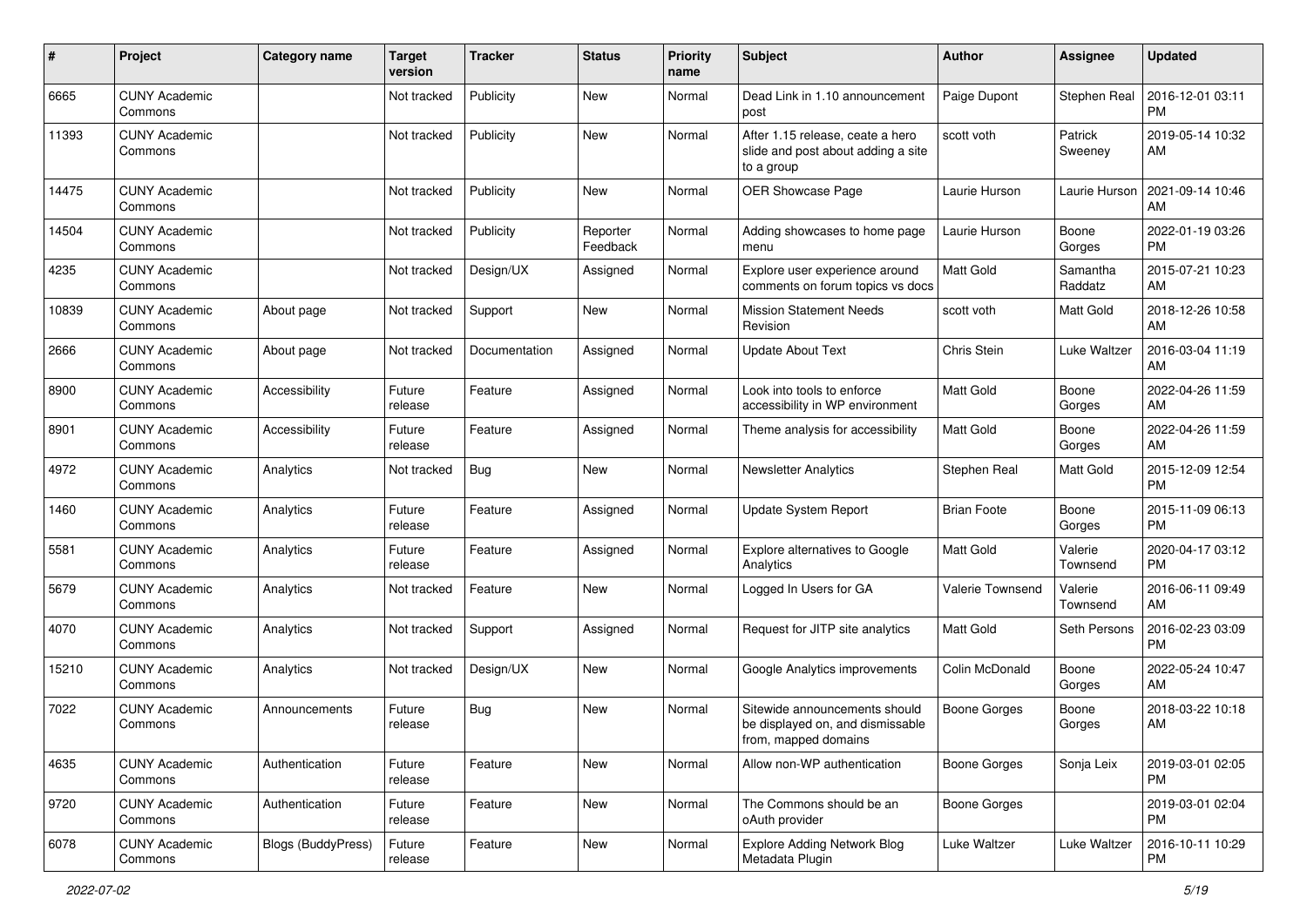| #     | Project                         | <b>Category name</b>      | Target<br>version | <b>Tracker</b> | <b>Status</b>        | <b>Priority</b><br>name | <b>Subject</b>                                                     | <b>Author</b>       | Assignee            | <b>Updated</b>                |
|-------|---------------------------------|---------------------------|-------------------|----------------|----------------------|-------------------------|--------------------------------------------------------------------|---------------------|---------------------|-------------------------------|
| 8835  | <b>CUNY Academic</b><br>Commons | <b>Blogs (BuddyPress)</b> | Future<br>release | Feature        | New                  | Normal                  | Extend cuny.is shortlinks to sites                                 | Luke Waltzer        | Boone<br>Gorges     | 2022-04-26 11:59<br>AM        |
| 8836  | <b>CUNY Academic</b><br>Commons | <b>Blogs (BuddyPress)</b> | Future<br>release | Feature        | Assigned             | Normal                  | Redesign site launch process                                       | Matt Gold           | Boone<br>Gorges     | 2019-10-03 02:49<br><b>PM</b> |
| 12350 | <b>CUNY Academic</b><br>Commons | Blogs (BuddyPress)        | Not tracked       | Support        | Reporter<br>Feedback | Normal                  | URL creation problem                                               | Marilyn Weber       |                     | 2020-02-03 11:27<br>AM        |
| 11243 | <b>CUNY Academic</b><br>Commons | BuddyPress (misc)         | Future<br>release | <b>Bug</b>     | <b>New</b>           | Normal                  | Audit bp-custom.php                                                | Raymond Hoh         | Raymond<br>Hoh      | 2022-04-26 11:59<br>AM        |
| 377   | <b>CUNY Academic</b><br>Commons | BuddyPress (misc)         | Future<br>release | Feature        | Assigned             | Normal                  | Like buttons                                                       | Matt Gold           | Boone<br>Gorges     | 2010-11-16 05:13<br><b>PM</b> |
| 435   | <b>CUNY Academic</b><br>Commons | BuddyPress (misc)         | Future<br>release | Feature        | Assigned             | Normal                  | Include Avatar Images in Forum<br><b>Post Notification Emails</b>  | Matt Gold           | Boone<br>Gorges     | 2010-12-08 12:40<br><b>PM</b> |
| 500   | <b>CUNY Academic</b><br>Commons | BuddyPress (misc)         | Future<br>release | Feature        | Assigned             | Normal                  | <b>Export Group Data</b>                                           | Matt Gold           | Boone<br>Gorges     | 2010-12-19 12:09<br><b>PM</b> |
| 554   | <b>CUNY Academic</b><br>Commons | BuddyPress (misc)         | Future<br>release | Feature        | Assigned             | Normal                  | Add Trackback notifications to<br>site-wide activity feed          | Matt Gold           | Boone<br>Gorges     | 2015-11-09 06:19<br><b>PM</b> |
| 599   | <b>CUNY Academic</b><br>Commons | BuddyPress (misc)         | Future<br>release | Feature        | Assigned             | Normal                  | Consider adding rating plugins for<br><b>BuddyPress/BBPress</b>    | <b>Matt Gold</b>    | Boone<br>Gorges     | 2011-08-22 06:50<br><b>PM</b> |
| 635   | <b>CUNY Academic</b><br>Commons | BuddyPress (misc)         | Future<br>release | Feature        | Assigned             | Normal                  | Big Blue Button<br>Videoconferencing in Groups and<br><b>Blogs</b> | Matt Gold           | Boone<br>Gorges     | 2011-03-14 03:24<br><b>PM</b> |
| 7624  | <b>CUNY Academic</b><br>Commons | BuddyPress (misc)         | Future<br>release | Design/UX      | New                  | Normal                  | <b>BP Notifications</b>                                            | Luke Waltzer        | Paige Dupont        | 2017-02-08 10:43<br><b>PM</b> |
| 618   | <b>CUNY Academic</b><br>Commons | <b>BuddyPress Docs</b>    | Future<br>release | Feature        | Assigned             | Normal                  | BuddyPress Docs: export formats                                    | <b>Boone Gorges</b> | Boone<br>Gorges     | 2015-11-09 05:38<br><b>PM</b> |
| 1422  | <b>CUNY Academic</b><br>Commons | <b>BuddyPress Docs</b>    | Future<br>release | Feature        | Assigned             | Normal                  | Make "created Doc" activity icons<br>non-mini                      | Boone Gorges        | Boone<br>Gorges     | 2015-11-09 05:48<br><b>PM</b> |
| 1744  | <b>CUNY Academic</b><br>Commons | <b>BuddyPress Docs</b>    | Future<br>release | Feature        | Assigned             | Normal                  | Spreadsheet-style Docs                                             | Boone Gorges        | Boone<br>Gorges     | 2015-11-09 06:13<br><b>PM</b> |
| 2523  | <b>CUNY Academic</b><br>Commons | <b>BuddyPress Docs</b>    | Future<br>release | Feature        | Assigned             | Normal                  | Allow Users to Upload Images to<br><b>BP</b> Docs                  | <b>Matt Gold</b>    | Boone<br>Gorges     | 2015-11-09 06:14<br><b>PM</b> |
| 4226  | <b>CUNY Academic</b><br>Commons | <b>BuddyPress Docs</b>    | Future<br>release | Design/UX      | <b>New</b>           | Normal                  | Add option to connect a Doc with<br>a Group                        | Samantha Raddatz    | Samantha<br>Raddatz | 2015-09-09 04:08<br><b>PM</b> |
| 13466 | <b>CUNY Academic</b><br>Commons | Cavalcade                 | Future<br>release | Feature        | <b>New</b>           | Normal                  | Automated cleanup for duplicate<br>Cavalcade tasks                 | Boone Gorges        | Boone<br>Gorges     | 2020-10-13 05:24<br><b>PM</b> |
| 14994 | <b>CUNY Academic</b><br>Commons | cdev.gc.cuny.edu          | Not tracked       | Support        | In Progress          | Normal                  | Clear Cache on CDEV                                                | scott voth          | Raymond<br>Hoh      | 2021-12-07 03:51<br><b>PM</b> |
| 9060  | <b>CUNY Academic</b><br>Commons | Commons In A Box          | Not tracked       | <b>Bug</b>     | Hold                 | Normal                  | Problems with CBox image library<br>upload                         | Lisa Rhody          | Raymond<br>Hoh      | 2018-01-10 03:26<br><b>PM</b> |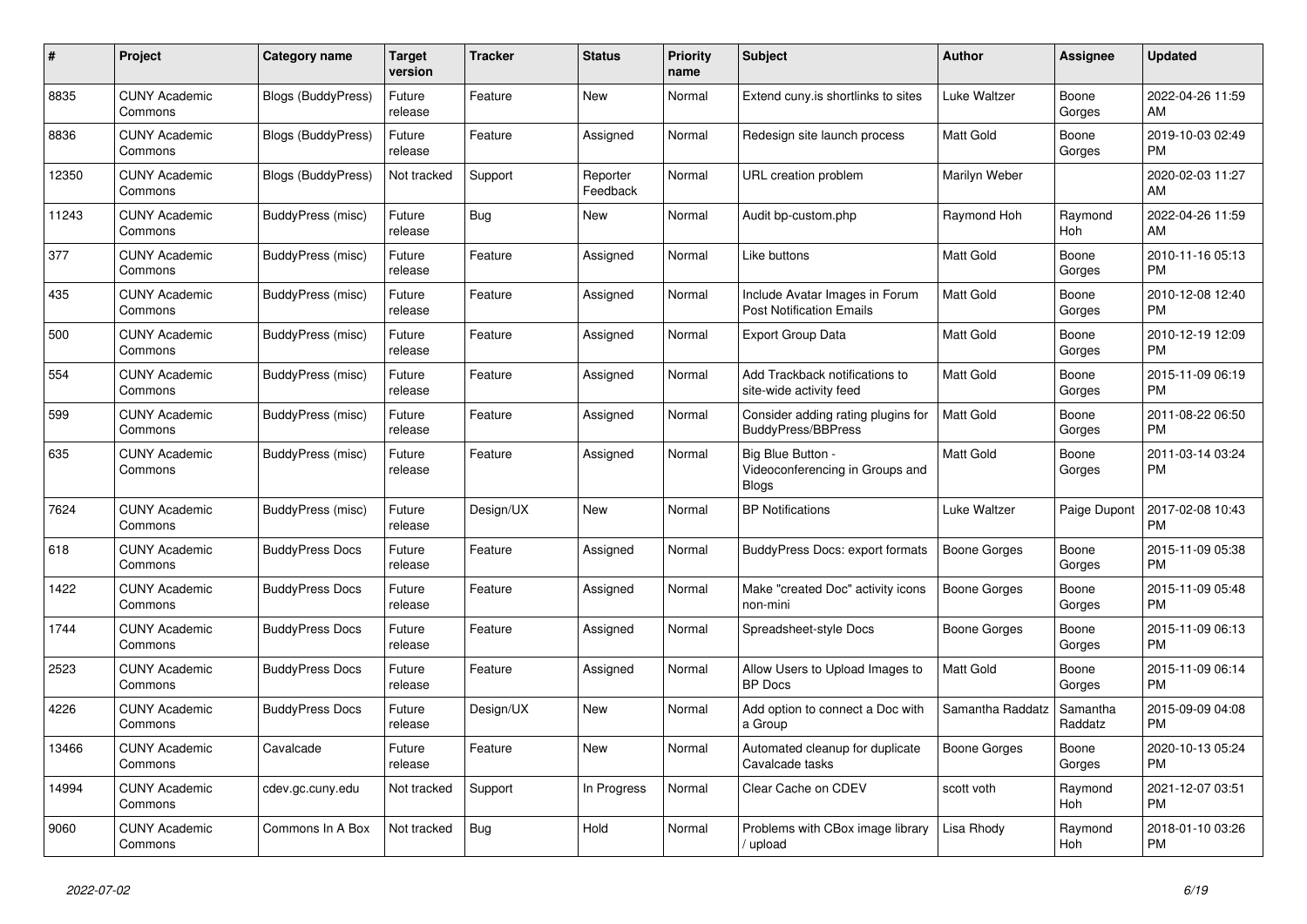| #     | Project                         | <b>Category name</b>       | <b>Target</b><br>version | <b>Tracker</b> | <b>Status</b>        | Priority<br>name | <b>Subject</b>                                                      | <b>Author</b>           | <b>Assignee</b>     | <b>Updated</b>                |
|-------|---------------------------------|----------------------------|--------------------------|----------------|----------------------|------------------|---------------------------------------------------------------------|-------------------------|---------------------|-------------------------------|
| 4027  | <b>CUNY Academic</b><br>Commons | Commons In A Box           | Not tracked              | Design/UX      | Assigned             | Normal           | Usability review of CBOX update<br>procedures                       | <b>Matt Gold</b>        | Samantha<br>Raddatz | 2015-05-11 06:36<br><b>PM</b> |
| 11556 | <b>CUNY Academic</b><br>Commons | Courses                    | Not tracked              | <b>Bug</b>     | Reporter<br>Feedback | Normal           | Instructor name given in course<br>listing                          | Tom Harbison            |                     | 2019-06-25 04:12<br><b>PM</b> |
| 12438 | <b>CUNY Academic</b><br>Commons | Courses                    | Not tracked              | Bug            | <b>New</b>           | Normal           | Site appearing twice                                                | Laurie Hurson           | Boone<br>Gorges     | 2020-02-18 01:34<br><b>PM</b> |
| 10226 | <b>CUNY Academic</b><br>Commons | Courses                    | Future<br>release        | Feature        | <b>New</b>           | Normal           | Add "My Courses" to drop down<br>list                               | scott voth              | Boone<br>Gorges     | 2021-11-19 12:42<br><b>PM</b> |
| 11789 | <b>CUNY Academic</b><br>Commons | Courses                    | Future<br>release        | Feature        | <b>New</b>           | Normal           | Ability to remove item from<br>Courses list                         | Laurie Hurson           | Sonja Leix          | 2019-09-24 12:28<br><b>PM</b> |
| 9420  | <b>CUNY Academic</b><br>Commons | cuny.is                    | Not tracked              | Feature        | <b>New</b>           | Normal           | Request for http://cuny.is/streams                                  | Raffi<br>Khatchadourian | Marilyn<br>Weber    | 2018-04-02 10:08<br>AM        |
| 2754  | <b>CUNY Academic</b><br>Commons | Design                     | Future<br>release        | Feature        | Assigned             | Normal           | Determine strategy for CAC logo<br>handling in top header           | Micki Kaufman           | Chris Stein         | 2015-01-05 08:53<br><b>PM</b> |
| 8902  | <b>CUNY Academic</b><br>Commons | Design                     | Not tracked              | Feature        | Assigned             | Normal           | Report back on research on<br><b>BuddyPress themes</b>              | Matt Gold               | Michael Smith       | 2017-11-10 12:31<br><b>PM</b> |
| 860   | <b>CUNY Academic</b><br>Commons | Design                     | Future<br>release        | Design/UX      | Assigned             | Normal           | <b>Standardize Button Treatment</b><br>Across the Commons           | Chris Stein             | Chris Stein         | 2014-05-01 09:45<br>AM        |
| 10439 | <b>CUNY Academic</b><br>Commons | Design                     | 2.1.0                    | Design/UX      | New                  | Normal           | Create Style Guide for Commons                                      | Sonja Leix              | Sara Cannon         | 2022-06-28 01:43<br><b>PM</b> |
| 16199 | <b>CUNY Academic</b><br>Commons | <b>Directories</b>         | 2.0.3                    | Bug            | New                  | Normal           | Removed "Semester" Filter from<br><b>Courses Directory</b>          | Laurie Hurson           | Boone<br>Gorges     | 2022-06-29 11:32<br>AM        |
| 4225  | <b>CUNY Academic</b><br>Commons | DiRT Integration           | Future<br>release        | Design/UX      | New                  | Normal           | Add information to DIRT page (in<br>Create a Group)                 | Samantha Raddatz        | Matt Gold           | 2015-06-26 03:14<br><b>PM</b> |
| 3524  | <b>CUNY Academic</b><br>Commons | Documentation              | Not tracked              | Documentation  | Assigned             | Normal           | Post describing all you can do<br>when starting up a new blog/group | Matt Gold               | scott voth          | 2014-10-04 12:56<br><b>PM</b> |
| 14496 | <b>CUNY Academic</b><br>Commons | Domain Mapping             | Future<br>release        | Bug            | New                  | Normal           | Mapped domain SSO uses<br>third-party cookies                       | Raymond Hoh             | Raymond<br>Hoh      | 2021-05-24 04:03<br><b>PM</b> |
| 10982 | <b>CUNY Academic</b><br>Commons | Domain Mapping             | Not tracked              | Support        | Reporter<br>Feedback | Normal           | <b>CNAME</b> question                                               | scott voth              |                     | 2019-01-22 04:29<br><b>PM</b> |
| 11493 | <b>CUNY Academic</b><br>Commons | Domain Mapping             | Not tracked              | Support        | Reporter<br>Feedback | Normal           | Domain Mapping Request - Talia<br>Schaffer                          | scott voth              | Matt Gold           | 2019-08-06 08:39<br>AM        |
| 9979  | <b>CUNY Academic</b><br>Commons | <b>Email Notifications</b> | Not tracked              | Bug            | Reporter<br>Feedback | Normal           | Reports of slow email activation<br>emails                          | <b>Matt Gold</b>        | Boone<br>Gorges     | 2018-08-29 09:40<br><b>PM</b> |
| 5992  | <b>CUNY Academic</b><br>Commons | <b>Email Notifications</b> | Future<br>release        | Feature        | New                  | Normal           | Changing the From line of<br>autogenerated blog emails              | Marilyn Weber           |                     | 2018-09-27 05:19<br><b>PM</b> |
| 12042 | <b>CUNY Academic</b><br>Commons | <b>Email Notifications</b> | Future<br>release        | Feature        | <b>New</b>           | Normal           | Improved error logging for BPGES<br>send queue                      | <b>Boone Gorges</b>     | Boone<br>Gorges     | 2021-11-19 12:25<br><b>PM</b> |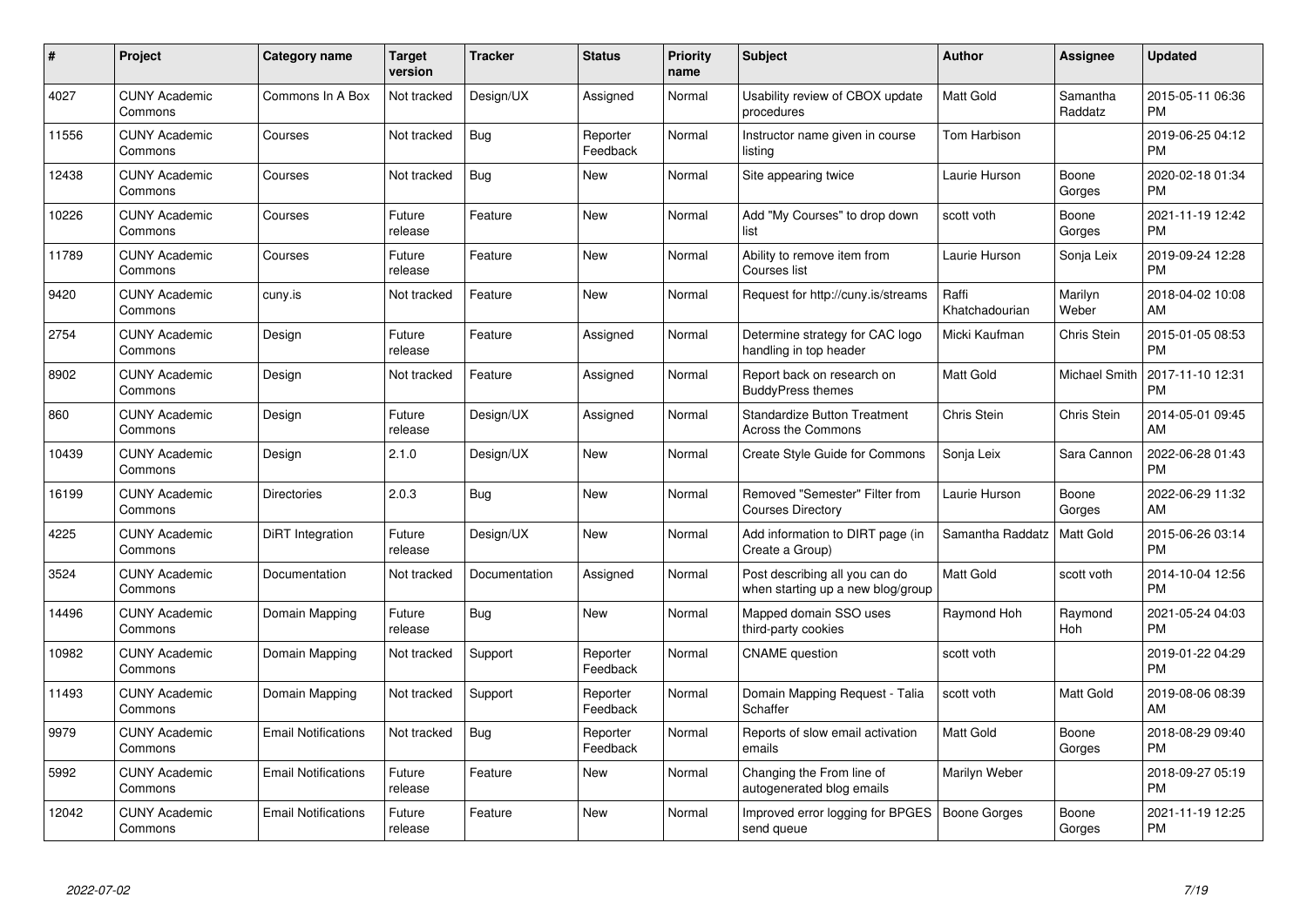| #     | Project                         | Category name              | <b>Target</b><br>version | <b>Tracker</b> | <b>Status</b>        | <b>Priority</b><br>name | <b>Subject</b>                                                                      | <b>Author</b>           | Assignee            | <b>Updated</b>                |
|-------|---------------------------------|----------------------------|--------------------------|----------------|----------------------|-------------------------|-------------------------------------------------------------------------------------|-------------------------|---------------------|-------------------------------|
| 15604 | <b>CUNY Academic</b><br>Commons | <b>Email Notifications</b> | Future<br>release        | Feature        | Assigned             | Normal                  | <b>Restructure Commons Group</b><br>Digest Email Messages                           | <b>Matt Gold</b>        | Boone<br>Gorges     | 2022-05-26 10:45<br>AM        |
| 4438  | <b>CUNY Academic</b><br>Commons | Events                     | Future<br>release        | Bug            | Assigned             | Normal                  | Events Calendar - Export<br><b>Recurring Events</b>                                 | scott voth              | Daniel Jones        | 2016-05-23 04:25<br><b>PM</b> |
| 3475  | <b>CUNY Academic</b><br>Commons | Events                     | Future<br>release        | Feature        | Assigned             | Normal                  | Request to add plugin to<br>streamline room<br>booking/appointment booking          | Naomi Barrettara        | Boone<br>Gorges     | 2014-12-01 05:14<br><b>PM</b> |
| 4053  | <b>CUNY Academic</b><br>Commons | Events                     | Future<br>release        | Feature        | Assigned             | Normal                  | Create new tab for past events                                                      | <b>Matt Gold</b>        | Boone<br>Gorges     | 2015-05-12 02:10<br><b>PM</b> |
| 4238  | <b>CUNY Academic</b><br>Commons | Events                     | Future<br>release        | Feature        | Assigned             | Normal                  | Copy Events to Other Groups?                                                        | <b>Matt Gold</b>        | Boone<br>Gorges     | 2015-07-02 10:08<br>AM        |
| 4481  | <b>CUNY Academic</b><br>Commons | Events                     | Future<br>release        | Feature        | <b>New</b>           | Normal                  | Group admins/mods should have<br>the ability to unlink an event from<br>the group   | <b>Boone Gorges</b>     | Boone<br>Gorges     | 2017-04-24 03:53<br><b>PM</b> |
| 5696  | <b>CUNY Academic</b><br>Commons | Events                     | Future<br>release        | Feature        | Assigned             | Normal                  | Events Calendar - display options<br>/ calendar aggregation                         | <b>Matt Gold</b>        | Boone<br>Gorges     | 2016-10-13 11:44<br>AM        |
| 11077 | <b>CUNY Academic</b><br>Commons | Events                     | Not tracked              | Feature        | Reporter<br>Feedback | Normal                  | Show event category description<br>in event list view                               | Raffi<br>Khatchadourian |                     | 2019-02-12 10:38<br><b>PM</b> |
| 11531 | <b>CUNY Academic</b><br>Commons | Events                     | Future<br>release        | Feature        | New                  | Normal                  | Main Events calendar should<br>include non-public events that<br>user has access to | scott voth              | Boone<br>Gorges     | 2019-06-11 10:00<br>AM        |
| 4592  | <b>CUNY Academic</b><br>Commons | Events                     | Future<br>release        | Design/UX      | <b>New</b>           | Normal                  | Event Creation - Venue Dropdown<br>Slow                                             | Samantha Raddatz        | Boone<br>Gorges     | 2015-09-14 04:56<br><b>PM</b> |
| 4903  | <b>CUNY Academic</b><br>Commons | Events                     | Future<br>release        | Design/UX      | Assigned             | Normal                  | Improving visual appearance of<br>event calendars                                   | <b>Matt Gold</b>        | Boone<br>Gorges     | 2016-10-13 11:51<br>AM        |
| 5317  | <b>CUNY Academic</b><br>Commons | Group Blogs                | Not tracked              | Bug            | Reporter<br>Feedback | Normal                  | Notifications of New Post Didn't<br>Come                                            | Luke Waltzer            | Samantha<br>Raddatz | 2016-03-21 10:41<br><b>PM</b> |
| 653   | <b>CUNY Academic</b><br>Commons | Group Blogs                | Future<br>release        | Feature        | Assigned             | Normal                  | Redesign Integration of Groups<br>and Blogs                                         | <b>Matt Gold</b>        | Samantha<br>Raddatz | 2015-11-09 05:40<br><b>PM</b> |
| 3580  | <b>CUNY Academic</b><br>Commons | Group Blogs                | Future<br>release        | Feature        | <b>New</b>           | Normal                  | Multiple blogs per group                                                            | Boone Gorges            | Boone<br>Gorges     | 2018-02-20 02:02<br><b>PM</b> |
| 8756  | <b>CUNY Academic</b><br>Commons | Group Blogs                | Future<br>release        | Feature        | Hold                 | Normal                  | Connect multiple blogs to one<br>group?                                             | <b>Matt Gold</b>        | Boone<br>Gorges     | 2017-09-30 10:42<br>AM        |
| 11834 | <b>CUNY Academic</b><br>Commons | <b>Group Files</b>         | Future<br>release        | Feature        | <b>New</b>           | Normal                  | Improved tools for managing<br>group file folders                                   | <b>Boone Gorges</b>     | Sonja Leix          | 2019-09-06 03:55<br><b>PM</b> |
| 12091 | <b>CUNY Academic</b><br>Commons | <b>Group Files</b>         | Future<br>release        | Feature        | <b>New</b>           | Normal                  | Improved pre-upload file validation<br>for bp-group-documents                       | Boone Gorges            | Boone<br>Gorges     | 2019-11-14 01:21<br><b>PM</b> |
| 5268  | <b>CUNY Academic</b><br>Commons | Group Forums               | Future<br>release        | Bug            | Assigned             | Normal                  | Long-time to post to multiple<br>groups                                             | Luke Waltzer            | Daniel Jones        | 2016-09-07 06:31<br><b>PM</b> |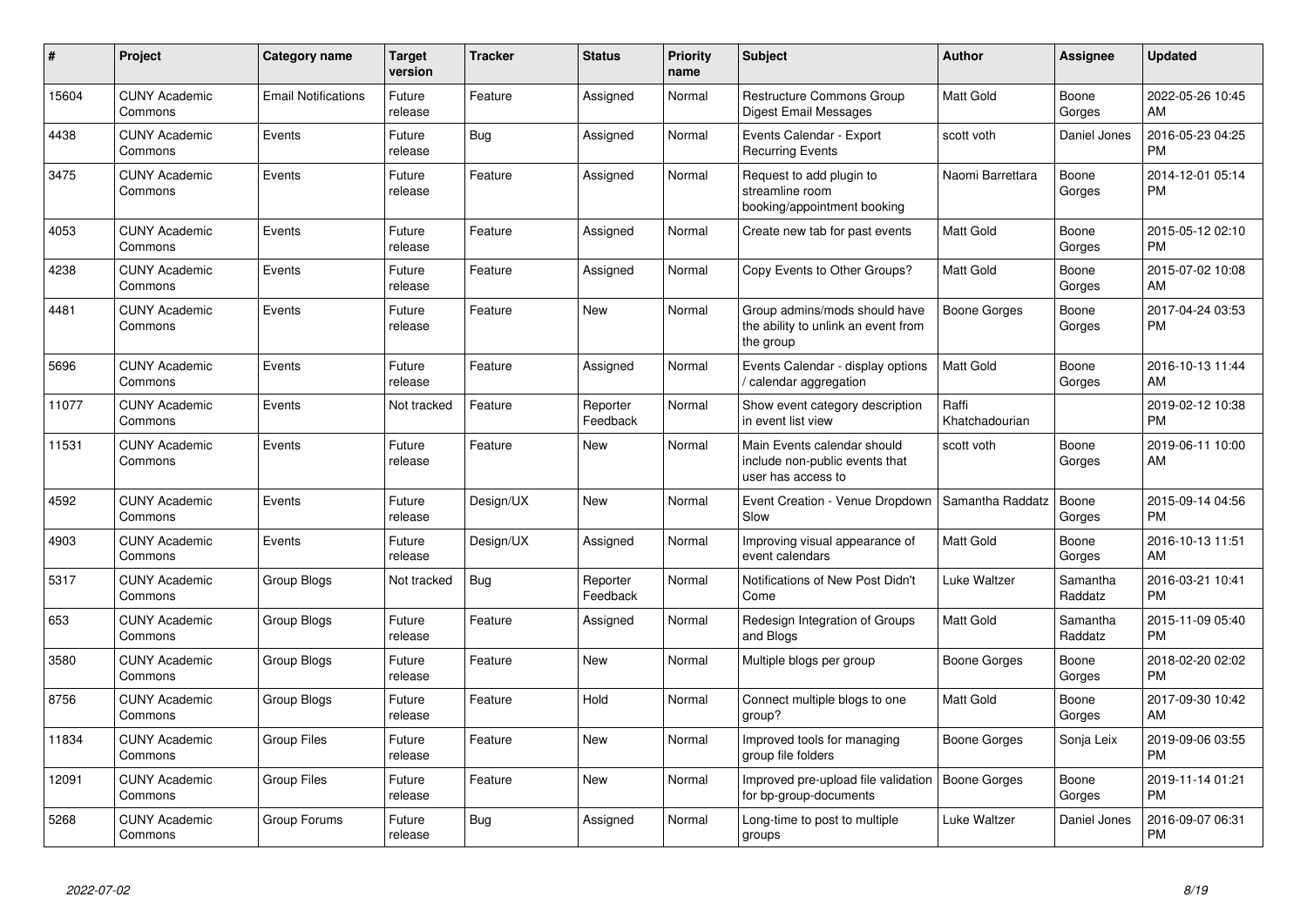| #     | Project                         | Category name     | <b>Target</b><br>version | Tracker   | <b>Status</b>        | <b>Priority</b><br>name | <b>Subject</b>                                                                             | <b>Author</b>       | Assignee              | <b>Updated</b>                |
|-------|---------------------------------|-------------------|--------------------------|-----------|----------------------|-------------------------|--------------------------------------------------------------------------------------------|---------------------|-----------------------|-------------------------------|
| 7928  | <b>CUNY Academic</b><br>Commons | Group Forums      | Not tracked              | Bug       | <b>New</b>           | Normal                  | Duplicate Forum post                                                                       | Luke Waltzer        | Raymond<br><b>Hoh</b> | 2017-04-11 09:27<br>PM        |
| 9835  | <b>CUNY Academic</b><br>Commons | Group Forums      | Future<br>release        | Bug       | Assigned             | Normal                  | add a "like" function?                                                                     | Marilyn Weber       | <b>Erik Trainer</b>   | 2018-06-05 01:49<br><b>PM</b> |
| 13328 | <b>CUNY Academic</b><br>Commons | Group Forums      | Not tracked              | Bug       | Reporter<br>Feedback | Normal                  | cross-posting in two related<br>groups                                                     | Marilyn Weber       | Raymond<br>Hoh        | 2020-09-15 10:39<br><b>PM</b> |
| 585   | <b>CUNY Academic</b><br>Commons | Group Forums      | Future<br>release        | Feature   | Assigned             | Normal                  | Merge Forum Topics                                                                         | Sarah Morgano       | Boone<br>Gorges       | 2011-07-06 04:11<br>PM        |
| 3192  | <b>CUNY Academic</b><br>Commons | Group Forums      | Future<br>release        | Feature   | Assigned             | Normal                  | Customizable forum views for<br>bbPress 2.x group forums                                   | <b>Boone Gorges</b> | Raymond<br>Hoh        | 2015-11-09 12:47<br>PM        |
| 3193  | <b>CUNY Academic</b><br>Commons | Group Forums      | Future<br>release        | Feature   | Assigned             | Normal                  | bbPress 2.x dynamic roles and<br><b>RBF</b>                                                | Boone Gorges        | Boone<br>Gorges       | 2014-09-30 01:30<br><b>PM</b> |
| 10659 | <b>CUNY Academic</b><br>Commons | Group Forums      | Future<br>release        | Feature   | Assigned             | Normal                  | Post to multiple groups via email                                                          | <b>Matt Gold</b>    | Raymond<br>Hoh        | 2018-11-15 12:54<br>AM        |
| 13199 | <b>CUNY Academic</b><br>Commons | Group Forums      | Future<br>release        | Feature   | <b>New</b>           | Normal                  | Favoring Groups over bbPress<br>plugin                                                     | Colin McDonald      | Colin<br>McDonald     | 2021-11-19 12:28<br>PM        |
| 13358 | <b>CUNY Academic</b><br>Commons | Group Forums      | Future<br>release        | Feature   | New                  | Normal                  | Improved UI for group forum<br>threading settings                                          | Boone Gorges        | Raymond<br>Hoh        | 2021-11-19 12:27<br><b>PM</b> |
| 3059  | <b>CUNY Academic</b><br>Commons | Group Forums      | Future<br>release        | Design/UX | <b>New</b>           | Normal                  | Forum Post Permissable Content<br><b>Explanatory Text</b>                                  | Chris Stein         | Chris Stein           | 2015-04-02 11:27<br>AM        |
| 4221  | <b>CUNY Academic</b><br>Commons | Group Forums      | Future<br>release        | Design/UX | Assigned             | Normal                  | Add 'Number of Posts' display<br>option to Forum page                                      | Samantha Raddatz    | Samantha<br>Raddatz   | 2015-06-26 02:21<br><b>PM</b> |
| 3419  | <b>CUNY Academic</b><br>Commons | Group Invitations | 1.6.14                   | Bug       | Testing<br>Required  | Normal                  | Neatening the display of<br>messages on group requests                                     | Matt Gold           | Boone<br>Gorges       | 2014-09-01 09:29<br><b>PM</b> |
| 3308  | <b>CUNY Academic</b><br>Commons | Group Invitations | Future<br>release        | Feature   | Assigned             | Normal                  | Allow members to rescind group<br>invitations                                              | <b>Matt Gold</b>    | Boone<br>Gorges       | 2015-04-01 08:53<br><b>PM</b> |
| 13370 | <b>CUNY Academic</b><br>Commons | Group Library     | Future<br>release        | Feature   | <b>New</b>           | Normal                  | Library bulk deletion and folder<br>editing                                                | Colin McDonald      | Boone<br>Gorges       | 2020-10-13 10:41<br>AM        |
| 13650 | <b>CUNY Academic</b><br>Commons | Group Library     | Future<br>release        | Feature   | New                  | Normal                  | Forum Attachments in Group<br>Library                                                      | Laurie Hurson       |                       | 2021-11-19 12:30<br><b>PM</b> |
| 14309 | <b>CUNY Academic</b><br>Commons | Group Library     | Future<br>release        | Feature   | New                  | Normal                  | Better handling of<br>bp_group_document file download<br>attempts when file is not present | Boone Gorges        | Boone<br>Gorges       | 2021-11-19 12:28<br><b>PM</b> |
| 481   | <b>CUNY Academic</b><br>Commons | Groups (misc)     | Future<br>release        | Feature   | Assigned             | Normal                  | ability to archive inactive groups<br>and blogs                                            | Michael Mandiberg   | Samantha<br>Raddatz   | 2015-11-09 05:56<br><b>PM</b> |
| 1544  | <b>CUNY Academic</b><br>Commons | Groups (misc)     | Future<br>release        | Feature   | Reporter<br>Feedback | Normal                  | Group Filtering and Sorting                                                                | Matt Gold           | Chris Stein           | 2019-03-01 02:25<br>PM        |
| 3458  | <b>CUNY Academic</b><br>Commons | Groups (misc)     | Future<br>release        | Feature   | Assigned             | Normal                  | Filter Members of Group by<br>Campus                                                       | Michael Smith       | Samantha<br>Raddatz   | 2014-09-26 08:32<br><b>PM</b> |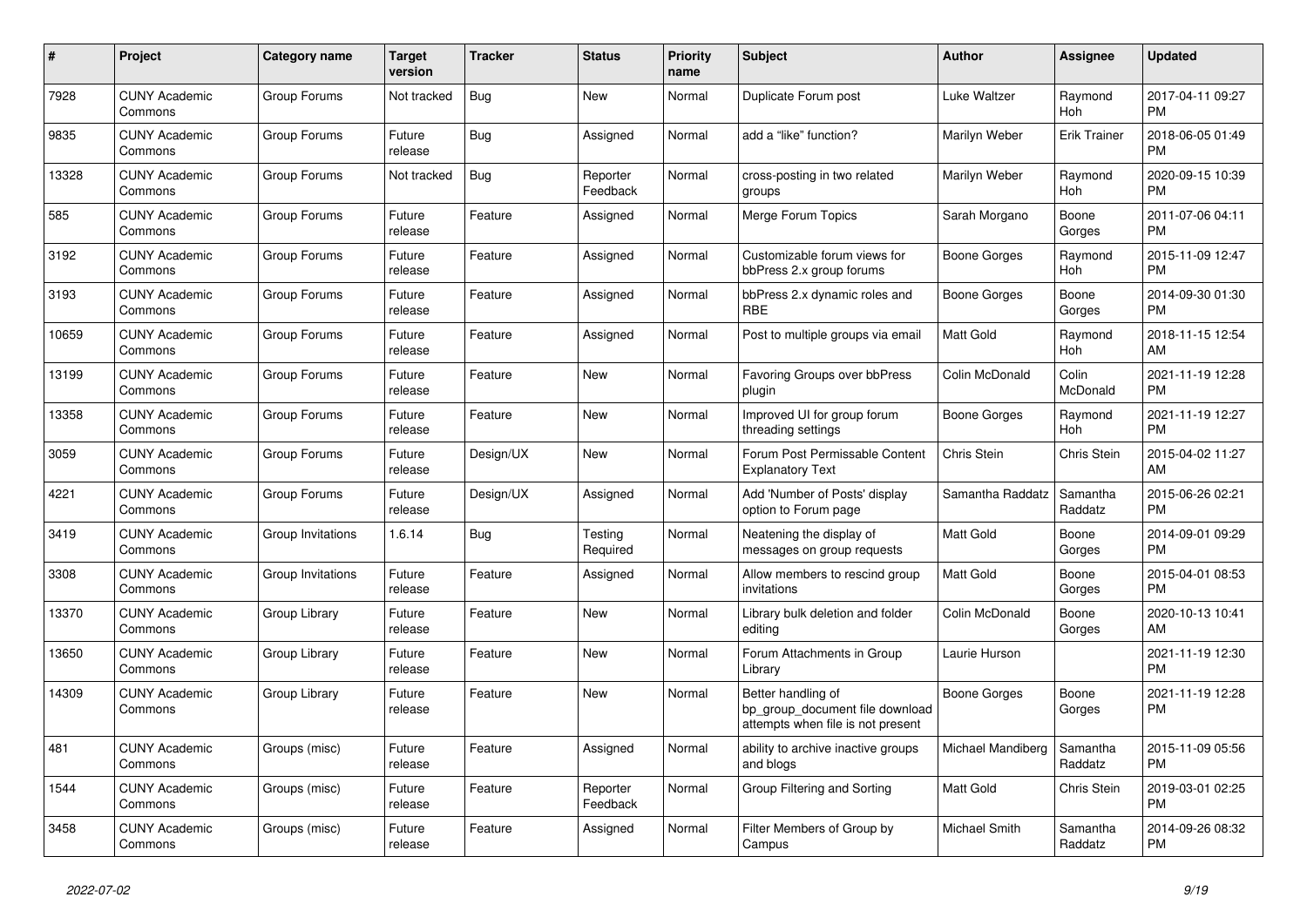| $\#$  | Project                         | <b>Category name</b>                  | <b>Target</b><br>version | <b>Tracker</b> | <b>Status</b>        | <b>Priority</b><br>name | <b>Subject</b>                                                  | <b>Author</b>    | Assignee           | <b>Updated</b>                |
|-------|---------------------------------|---------------------------------------|--------------------------|----------------|----------------------|-------------------------|-----------------------------------------------------------------|------------------|--------------------|-------------------------------|
| 7115  | <b>CUNY Academic</b><br>Commons | Groups (misc)                         | Future<br>release        | Feature        | Reporter<br>Feedback | Normal                  | make licensing info clear during<br>group creation              | Matt Gold        | Raymond<br>Hoh     | 2020-12-08 11:32<br>AM        |
| 12446 | <b>CUNY Academic</b><br>Commons | Groups (misc)                         | Future<br>release        | Feature        | Reporter<br>Feedback | Normal                  | Toggle default site to group forum<br>posting                   | Laurie Hurson    | Laurie Hurson      | 2020-03-10 11:57<br>AM        |
| 9015  | <b>CUNY Academic</b><br>Commons | Groups (misc)                         | Not tracked              | Outreach       | Assigned             | Normal                  | Email group admins the email<br>addresses of their groups       | Matt Gold        | Matt Gold          | 2018-01-02 09:54<br>AM        |
| 11883 | <b>CUNY Academic</b><br>Commons | Help/Codex                            | Not tracked              | Support        | New                  | Normal                  | Need Embedding Help Page<br>Update (Tableau)                    | Anthony Wheeler  | scott voth         | 2019-09-24 08:49<br>AM        |
| 12392 | <b>CUNY Academic</b><br>Commons | Help/Codex                            | Not tracked              | Documentation  | <b>New</b>           | Normal                  | <b>Updates to Common Commons</b><br>Questions on Help Page      | scott voth       | Margaret<br>Galvan | 2020-02-11 10:53<br>AM        |
| 6995  | <b>CUNY Academic</b><br>Commons | Home Page                             | Not tracked              | Bug            | Assigned             | Normal                  | member filter on homepage not<br>working                        | <b>Matt Gold</b> | Raymond<br>Hoh     | 2016-12-11 09:46<br><b>PM</b> |
| 1888  | <b>CUNY Academic</b><br>Commons | Home Page                             | Future<br>release        | Feature        | Assigned             | Normal                  | Refactor BP MPO Activity Filter to<br>support proper pagination | Sarah Morgano    | Boone<br>Gorges    | 2014-05-01 07:11<br><b>PM</b> |
| 4980  | <b>CUNY Academic</b><br>Commons | Home Page                             | Future<br>release        | Feature        | Assigned             | Normal                  | CAC Featured Content -- Adding<br>Randomization                 | <b>Matt Gold</b> | Boone<br>Gorges    | 2016-12-12 03:01<br><b>PM</b> |
| 10580 | <b>CUNY Academic</b><br>Commons | Information<br>Architecture           | Future<br>release        | Design/UX      | <b>New</b>           | Normal                  | Primary nav item review                                         | Boone Gorges     | Sara Cannon        | 2022-06-28 01:29<br><b>PM</b> |
| 13891 | <b>CUNY Academic</b><br>Commons | <b>Internal Tools and</b><br>Workflow | 2.1.0                    | Feature        | <b>New</b>           | Normal                  | Migrate automated linting to<br>GitHub Actions                  | Boone Gorges     | Jeremy Felt        | 2022-06-29 11:13<br>AM        |
| 15194 | <b>CUNY Academic</b><br>Commons | Internal Tools and<br>Workflow        | 2.1.0                    | Feature        | <b>New</b>           | Normal                  | PHPCS sniff for un-restored<br>switch_to_blog() calls           | Boone Gorges     | Jeremy Felt        | 2022-05-26 10:45<br>AM        |
| 5234  | <b>CUNY Academic</b><br>Commons | Membership                            | Future<br>release        | Feature        | Assigned             | Normal                  | Write Unconfirmed patch for WP                                  | Boone Gorges     | Boone<br>Gorges    | 2016-10-24 11:18<br>AM        |
| 12382 | <b>CUNY Academic</b><br>Commons | Membership                            | Not tracked              | Support        | New                  | Normal                  | Email request change                                            | Marilyn Weber    | Marilyn<br>Weber   | 2020-02-06 12:56<br><b>PM</b> |
| 3330  | <b>CUNY Academic</b><br>Commons | My Commons                            | Future<br>release        | Feature        | Assigned             | Normal                  | "Commons Information" tool                                      | Boone Gorges     | Chris Stein        | 2014-09-22 08:46<br><b>PM</b> |
| 3517  | <b>CUNY Academic</b><br>Commons | My Commons                            | Future<br>release        | Feature        | Assigned             | Normal                  | Mute/Unmute My Commons<br>updates                               | Matt Gold        | Raymond<br>Hoh     | 2015-11-09 01:19<br><b>PM</b> |
| 3536  | <b>CUNY Academic</b><br>Commons | My Commons                            | Future<br>release        | Feature        | Assigned             | Normal                  | Infinite Scroll on My Commons<br>page                           | Matt Gold        | Raymond<br>Hoh     | 2015-04-13 04:42<br><b>PM</b> |
| 3565  | <b>CUNY Academic</b><br>Commons | My Commons                            | Not tracked              | Documentation  | New                  | Normal                  | Load Newest inconsistencies                                     | Chris Stein      | scott voth         | 2015-11-09 01:16<br><b>PM</b> |
| 3577  | <b>CUNY Academic</b><br>Commons | My Commons                            | Future<br>release        | Design/UX      | Assigned             | Normal                  | Replies to items in My Commons                                  | Matt Gold        | Raymond<br>Hoh     | 2015-04-09 05:19<br><b>PM</b> |
| 8440  | <b>CUNY Academic</b><br>Commons | Onboarding                            | Not tracked              | Bug            | <b>New</b>           | Normal                  | Create Test Email Accounts for<br><b>Onboarding Project</b>     | Stephen Real     | Stephen Real       | 2017-08-01 09:49<br><b>PM</b> |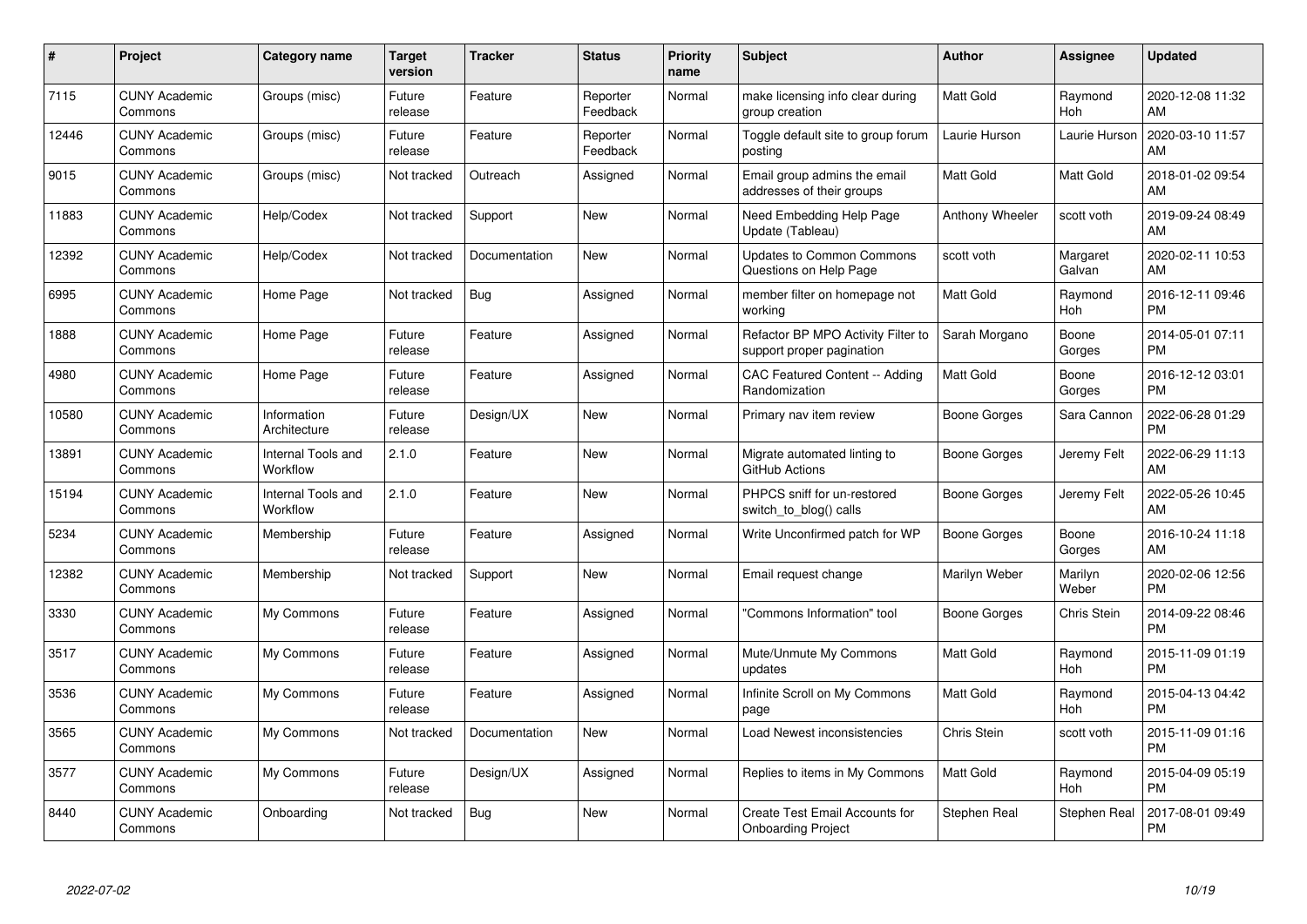| #     | Project                         | <b>Category name</b>    | <b>Target</b><br>version | <b>Tracker</b> | <b>Status</b>        | <b>Priority</b><br>name | <b>Subject</b>                                                                             | <b>Author</b>           | <b>Assignee</b> | <b>Updated</b>                |
|-------|---------------------------------|-------------------------|--------------------------|----------------|----------------------|-------------------------|--------------------------------------------------------------------------------------------|-------------------------|-----------------|-------------------------------|
| 9028  | <b>CUNY Academic</b><br>Commons | Onboarding              | Future<br>release        | Feature        | Assigned             | Normal                  | suggest groups to new members<br>during the registration process                           | <b>Matt Gold</b>        | Chris Stein     | 2018-10-24 12:34<br><b>PM</b> |
| 9895  | <b>CUNY Academic</b><br>Commons | Onboarding              | Future<br>release        | Feature        | Assigned             | Normal                  | Add "Accept Invitation"<br>link/button/function to Group<br>and/or Site invitation emails? | Luke Waltzer            | Boone<br>Gorges | 2018-06-07 12:42<br><b>PM</b> |
| 5955  | <b>CUNY Academic</b><br>Commons | Outreach                | Future<br>release        | Feature        | Assigned             | Normal                  | Create auto-newsletter for<br>commons members                                              | <b>Matt Gold</b>        | Luke Waltzer    | 2016-08-30 10:34<br>AM        |
| 10794 | <b>CUNY Academic</b><br>Commons | Performance             | Not tracked              | Bug            | New                  | Normal                  | Memcached connection<br>occasionally breaks                                                | Boone Gorges            | Boone<br>Gorges | 2018-12-06 03:30<br><b>PM</b> |
| 14908 | <b>CUNY Academic</b><br>Commons | Performance             |                          | <b>Bug</b>     | New                  | Normal                  | Stale object cache on cdev                                                                 | Raymond Hoh             | Boone<br>Gorges | 2021-12-07 09:45<br>AM        |
| 15242 | <b>CUNY Academic</b><br>Commons | Performance             | Not tracked              | <b>Bug</b>     | Reporter<br>Feedback | Normal                  | Slugist site                                                                               | Raffi<br>Khatchadourian | Boone<br>Gorges | 2022-02-07 11:14<br>AM        |
| 14787 | <b>CUNY Academic</b><br>Commons | Plugin Packages         | Future<br>release        | Feature        | New                  | Normal                  | Creating a "Design" plugin<br>package                                                      | Laurie Hurson           | scott voth      | 2022-04-27 04:56<br><b>PM</b> |
| 5827  | <b>CUNY Academic</b><br>Commons | <b>Public Portfolio</b> | Future<br>release        | Bug            | Assigned             | Normal                  | Academic Interests square bracket<br>links not working                                     | scott voth              | Chris Stein     | 2016-08-11 11:59<br><b>PM</b> |
| 2753  | <b>CUNY Academic</b><br>Commons | <b>Public Portfolio</b> | Future<br>release        | Feature        | New                  | Normal                  | Create actual actual tagification in<br>academic interests and other<br>fields             | Micki Kaufman           | Boone<br>Gorges | 2015-01-05 08:52<br><b>PM</b> |
| 2832  | <b>CUNY Academic</b><br>Commons | <b>Public Portfolio</b> | Future<br>release        | Feature        | Assigned             | Normal                  | Improve interface for (not)<br>auto-linking profile fields                                 | Boone Gorges            | Chris Stein     | 2015-01-05 08:52<br><b>PM</b> |
| 2881  | <b>CUNY Academic</b><br>Commons | <b>Public Portfolio</b> | Future<br>release        | Feature        | Assigned             | Normal                  | Redesign the UX for Profiles                                                               | Chris Stein             | Chris Stein     | 2016-10-13 12:45<br><b>PM</b> |
| 3042  | <b>CUNY Academic</b><br>Commons | Public Portfolio        | Future<br>release        | Feature        | Assigned             | Normal                  | Browsing member interests                                                                  | Matt Gold               | Boone<br>Gorges | 2015-03-21 09:04<br><b>PM</b> |
| 3220  | <b>CUNY Academic</b><br>Commons | <b>Public Portfolio</b> | Future<br>release        | Feature        | Assigned             | Normal                  | Add indent/outdent option to<br>Formatting Buttons on Profile<br>Page                      | <b>Matt Gold</b>        | Boone<br>Gorges | 2014-05-21 10:39<br><b>PM</b> |
| 3768  | <b>CUNY Academic</b><br>Commons | Public Portfolio        | Future<br>release        | Feature        | Assigned             | Normal                  | Institutions/Past positions on<br>public portfolios                                        | <b>Matt Gold</b>        | Boone<br>Gorges | 2018-04-23 10:44<br>AM        |
| 3770  | <b>CUNY Academic</b><br>Commons | <b>Public Portfolio</b> | Future<br>release        | Feature        | Assigned             | Normal                  | Improve Layout/Formatting of<br>Positions Area on Public Portfolios                        | <b>Matt Gold</b>        | Chris Stein     | 2015-04-01 09:17<br><b>PM</b> |
| 10354 | <b>CUNY Academic</b><br>Commons | <b>Public Portfolio</b> | Future<br>release        | Feature        | <b>New</b>           | Normal                  | Opt out of Having a Profile Page                                                           | scott voth              | Chris Stein     | 2020-05-12 10:43<br>AM        |
| 14184 | <b>CUNY Academic</b><br>Commons | <b>Public Portfolio</b> | Future<br>release        | Feature        | <b>New</b>           | Normal                  | Centralized mechanism for storing<br>Campus affiliations                                   | <b>Boone Gorges</b>     | Boone<br>Gorges | 2022-01-04 11:35<br>AM        |
| 11496 | <b>CUNY Academic</b><br>Commons | <b>Public Portfolio</b> | 1.15.2                   | Support        | <b>New</b>           | Normal                  | Replace Twitter Icon on Member<br>Portfolio page                                           | scott voth              | Boone<br>Gorges | 2019-06-06 01:03<br><b>PM</b> |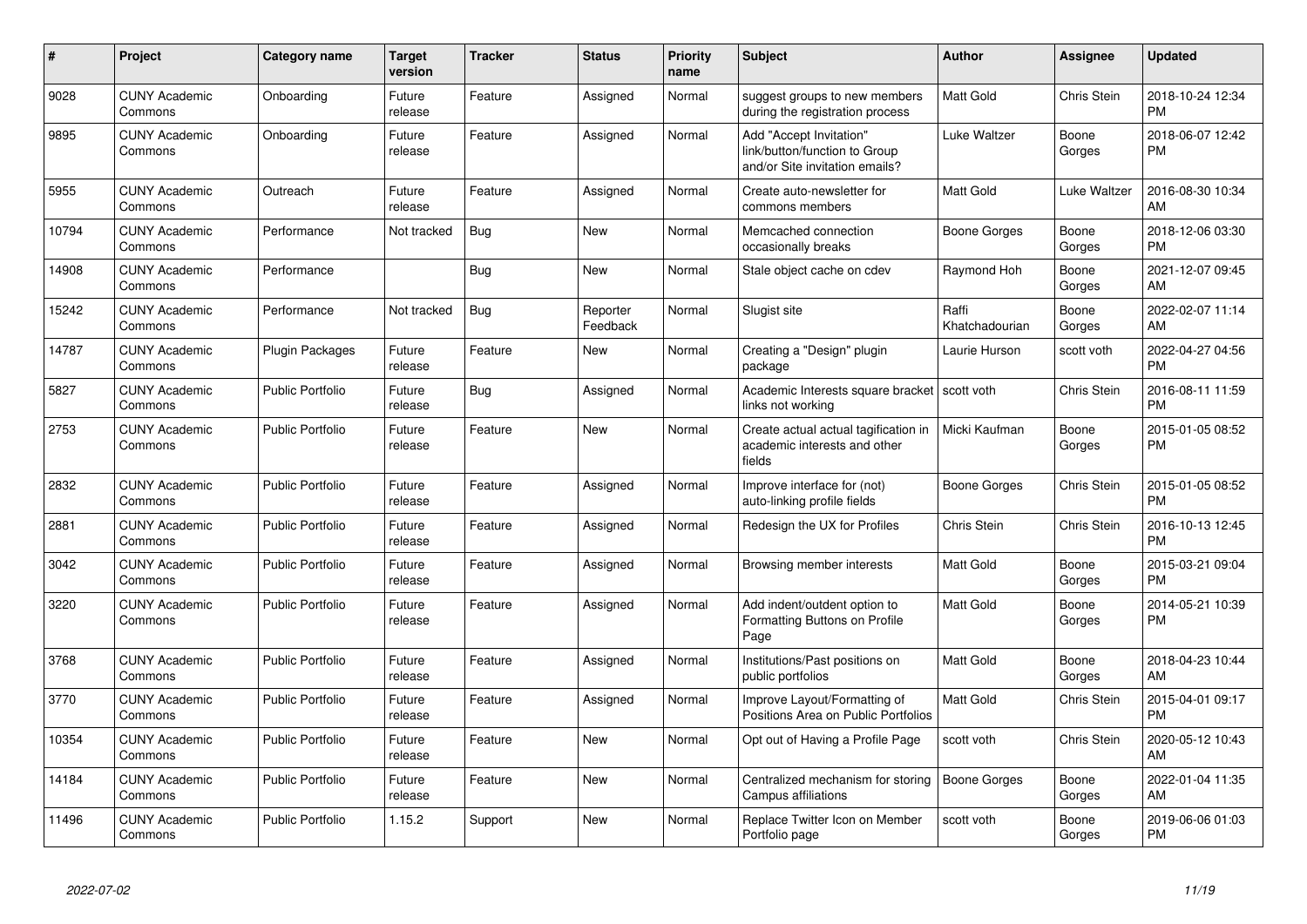| #     | <b>Project</b>                  | Category name           | Target<br>version | <b>Tracker</b> | <b>Status</b>        | <b>Priority</b><br>name | <b>Subject</b>                                                           | <b>Author</b>    | Assignee            | <b>Updated</b>                |
|-------|---------------------------------|-------------------------|-------------------|----------------|----------------------|-------------------------|--------------------------------------------------------------------------|------------------|---------------------|-------------------------------|
| 4253  | <b>CUNY Academic</b><br>Commons | <b>Public Portfolio</b> | Future<br>release | Design/UX      | <b>New</b>           | Normal                  | Encourage users to add portfolio<br>content                              | Samantha Raddatz | Samantha<br>Raddatz | 2015-07-07 11:32<br>AM        |
| 4404  | <b>CUNY Academic</b><br>Commons | <b>Public Portfolio</b> | Future<br>release | Design/UX      | Assigned             | Normal                  | Change color of permissions info<br>on portfolio editing interface       | Matt Gold        | Samantha<br>Raddatz | 2015-08-11 05:28<br>PM.       |
| 4622  | <b>CUNY Academic</b><br>Commons | <b>Public Portfolio</b> | Future<br>release | Design/UX      | <b>New</b>           | Normal                  | <b>Profile Visibility Settings</b>                                       | Samantha Raddatz | Samantha<br>Raddatz | 2015-09-21 12:18<br><b>PM</b> |
| 6115  | <b>CUNY Academic</b><br>Commons | Publicity               | Not tracked       | Feature        | Assigned             | Normal                  | create digital signage for GC                                            | <b>Matt Gold</b> | scott voth          | 2016-10-11 10:09<br><b>PM</b> |
| 9643  | <b>CUNY Academic</b><br>Commons | Publicity               | Not tracked       | Feature        | <b>New</b>           | Normal                  | Create a page on the Commons<br>for logos etc.                           | Stephen Real     | Stephen Real        | 2018-04-24 10:53<br>AM        |
| 12247 | <b>CUNY Academic</b><br>Commons | Publicity               | Not tracked       | Support        | <b>New</b>           | Normal                  | <b>Screenshot of First Commons</b><br>Homepage                           | scott voth       | scott voth          | 2020-01-14 12:08<br><b>PM</b> |
| 3506  | <b>CUNY Academic</b><br>Commons | Publicity               | 1.7               | Publicity      | New                  | Normal                  | Prepare 1.7 email messaging                                              | Micki Kaufman    | Micki<br>Kaufman    | 2014-10-01 12:36<br><b>PM</b> |
| 3509  | <b>CUNY Academic</b><br>Commons | Publicity               | 1.7               | Publicity      | <b>New</b>           | Normal                  | Create 1.7 digital signage imagery                                       | Micki Kaufman    | Marilyn<br>Weber    | 2014-10-01 12:40<br><b>PM</b> |
| 3510  | <b>CUNY Academic</b><br>Commons | Publicity               | 1.7               | Publicity      | Assigned             | Normal                  | Post on the News Blog re: 'My<br>Commons'                                | Micki Kaufman    | Sarah<br>Morgano    | 2014-10-15 11:18<br>AM        |
| 3511  | <b>CUNY Academic</b><br>Commons | Publicity               | 1.7               | Publicity      | Assigned             | Normal                  | Social media for 1.7                                                     | Micki Kaufman    | Sarah<br>Morgano    | 2014-10-14 03:32<br>PM        |
| 6014  | <b>CUNY Academic</b><br>Commons | Publicity               | Future<br>release | Publicity      | Reporter<br>Feedback | Normal                  | Google search listing                                                    | Matt Gold        | Boone<br>Gorges     | 2016-09-21 03:48<br><b>PM</b> |
| 11945 | <b>CUNY Academic</b><br>Commons | Reckoning               | Future<br>release | Feature        | Reporter<br>Feedback | Normal                  | Add Comments bubble to<br>Reckoning views                                | Boone Gorges     | Boone<br>Gorges     | 2019-11-12 05:14<br><b>PM</b> |
| 308   | <b>CUNY Academic</b><br>Commons | Registration            | Future<br>release | Feature        | New                  | Normal                  | Group recommendations for<br>signup process                              | Boone Gorges     | Samantha<br>Raddatz | 2015-11-09 05:07<br>PM.       |
| 5225  | <b>CUNY Academic</b><br>Commons | Registration            | Future<br>release | Feature        | Assigned             | Normal                  | On-boarding Issues                                                       | Luke Waltzer     | Samantha<br>Raddatz | 2016-02-12 02:58<br><b>PM</b> |
| 11860 | <b>CUNY Academic</b><br>Commons | Registration            | Future<br>release | Feature        | New                  | Normal                  | <b>Ensure Students Are Aware They</b><br>Can Use Aliases At Registration | scott voth       |                     | 2019-09-24 08:46<br><b>AM</b> |
| 10273 | <b>CUNY Academic</b><br>Commons | Registration            | Not tracked       | Support        | Reporter<br>Feedback | Normal                  | users combining CF and campus<br>address                                 | Marilyn Weber    |                     | 2019-09-18 10:58<br>AM        |
| 6671  | <b>CUNY Academic</b><br>Commons | Reply By Email          | Not tracked       | Bug            | Assigned             | Normal                  | "Post too often" RBE error<br>message                                    | <b>Matt Gold</b> | Raymond<br>Hoh      | 2016-11-11 09:55<br>AM        |
| 8991  | <b>CUNY Academic</b><br>Commons | Reply By Email          | Not tracked       | <b>Bug</b>     | Hold                 | Normal                  | RBE duplicate email message<br>issue                                     | Matt Gold        | Raymond<br>Hoh      | 2018-02-18 08:53<br><b>PM</b> |
| 13430 | <b>CUNY Academic</b><br>Commons | Reply By Email          | Not tracked       | Bug            | <b>New</b>           | Normal                  | Delay in RBE                                                             | Luke Waltzer     | Raymond<br>Hoh      | 2020-10-13 11:16<br>AM        |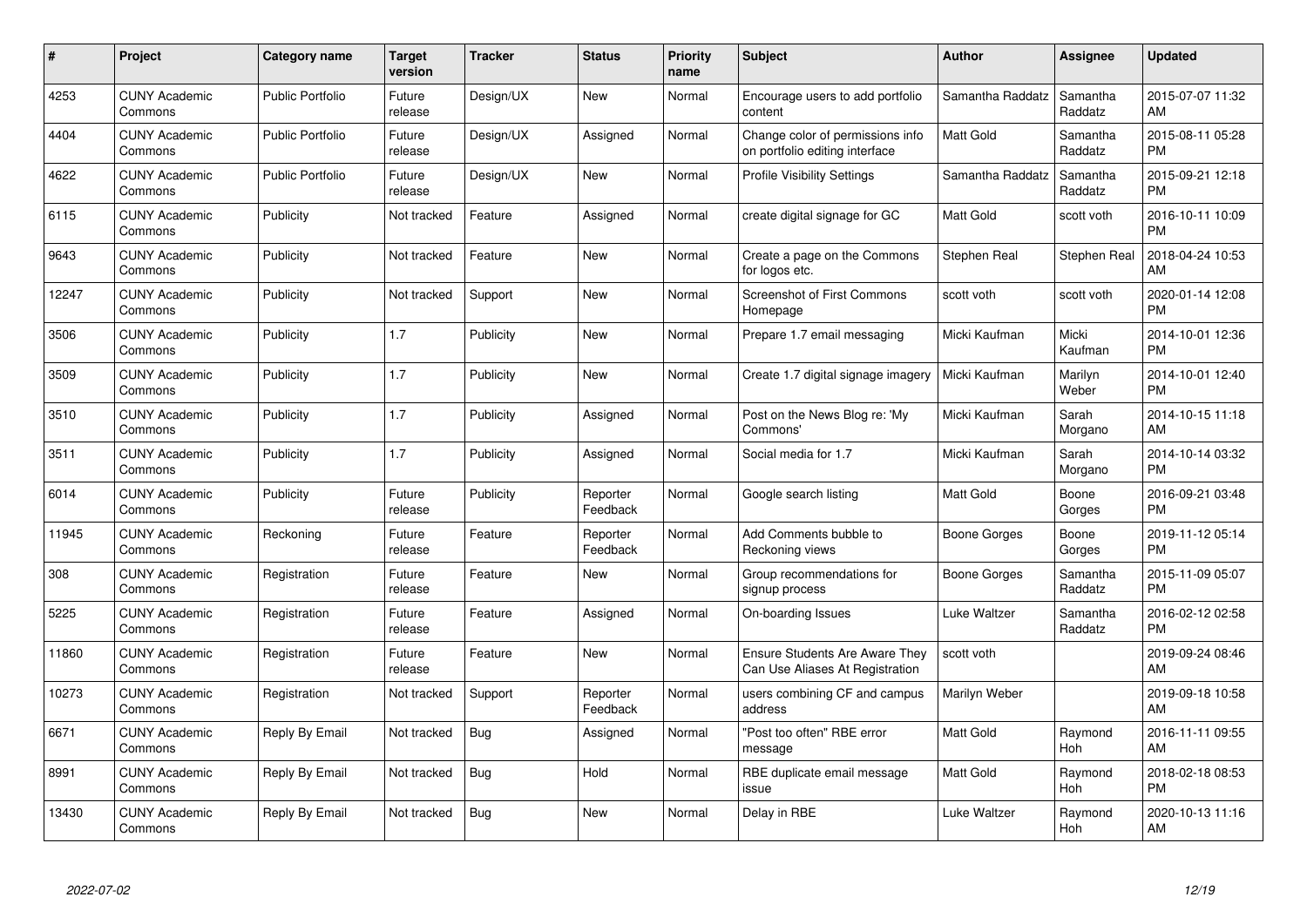| $\#$  | Project                         | <b>Category name</b>     | <b>Target</b><br>version | <b>Tracker</b> | <b>Status</b>        | Priority<br>name | <b>Subject</b>                                                              | <b>Author</b>           | <b>Assignee</b>     | <b>Updated</b>                |
|-------|---------------------------------|--------------------------|--------------------------|----------------|----------------------|------------------|-----------------------------------------------------------------------------|-------------------------|---------------------|-------------------------------|
| 16177 | <b>CUNY Academic</b><br>Commons | Reply By Email           |                          | <b>Bug</b>     | <b>New</b>           | Normal           | Switch to Inbound mode for RBE                                              | Raymond Hoh             | Raymond<br>Hoh      | 2022-05-30 04:32<br><b>PM</b> |
| 8976  | <b>CUNY Academic</b><br>Commons | Reply By Email           | Not tracked              | Feature        | Assigned             | Normal           | Package RBE new topics posting?                                             | <b>Matt Gold</b>        | Raymond<br>Hoh      | 2017-12-04 02:34<br><b>PM</b> |
| 3369  | <b>CUNY Academic</b><br>Commons | Reply By Email           | Not tracked              | Outreach       | Hold                 | Normal           | Release reply by email to WP<br>plugin directory                            | Matt Gold               | Raymond<br>Hoh      | 2016-03-01 12:46<br><b>PM</b> |
| 3002  | <b>CUNY Academic</b><br>Commons | Search                   | Future<br>release        | Feature        | Assigned             | Normal           | Overhaul CAC search by using<br>external search appliance                   | Boone Gorges            | Boone<br>Gorges     | 2020-07-15 03:05<br><b>PM</b> |
| 3662  | <b>CUNY Academic</b><br>Commons | SEO                      | Future<br>release        | Feature        | Assigned             | Normal           | Duplicate Content/SEO/Google<br>issues                                      | Matt Gold               | Raymond<br>Hoh      | 2015-04-13 04:37<br><b>PM</b> |
| 9729  | <b>CUNY Academic</b><br>Commons | <b>SEO</b>               | Not tracked              | Support        | <b>New</b>           | Normal           | 503 Errors showing on<br>newlaborforum.cuny.edu                             | Diane Krauthamer        | Raymond<br>Hoh      | 2018-05-22 04:48<br><b>PM</b> |
| 13048 | <b>CUNY Academic</b><br>Commons | Shortcodes and<br>embeds | Future<br>release        | Feature        | <b>New</b>           | Normal           | Jupyter Notebooks support                                                   | Boone Gorges            |                     | 2020-07-14 11:46<br>AM        |
| 13331 | <b>CUNY Academic</b><br>Commons | Site cloning             | Future<br>release        | Bug            | New                  | Normal           | Combine Site Template and Clone<br>operations                               | <b>Boone Gorges</b>     | Jeremy Felt         | 2021-11-19 12:39<br><b>PM</b> |
| 5282  | <b>CUNY Academic</b><br>Commons | Social Paper             | Future<br>release        | <b>Bug</b>     | <b>New</b>           | Normal           | Replying via email directs to paper<br>but not individual comment.          | Marilyn Weber           | Raymond<br>Hoh      | 2016-03-02 01:48<br><b>PM</b> |
| 5488  | <b>CUNY Academic</b><br>Commons | Social Paper             | Future<br>release        | <b>Bug</b>     | <b>New</b>           | Normal           | Add a "last edited by" field to<br>Social Paper group directories           | Boone Gorges            |                     | 2016-04-21 10:05<br><b>PM</b> |
| 7663  | <b>CUNY Academic</b><br>Commons | Social Paper             | Future<br>release        | Bug            | New                  | Normal           | Social Paper notifications not<br>formatted correctly on secondary<br>sites | <b>Boone Gorges</b>     | Boone<br>Gorges     | 2018-04-16 03:52<br><b>PM</b> |
| 7981  | <b>CUNY Academic</b><br>Commons | Social Paper             | Future<br>release        | <b>Bug</b>     | <b>New</b>           | Normal           | Social Paper comments should<br>not go to spam                              | Luke Waltzer            | Boone<br>Gorges     | 2018-04-16 03:52<br><b>PM</b> |
| 5199  | <b>CUNY Academic</b><br>Commons | Social Paper             | Future<br>release        | Feature        | <b>New</b>           | Normal           | add tables to the SP editor                                                 | Marilyn Weber           |                     | 2016-10-24 11:27<br>AM        |
| 5205  | <b>CUNY Academic</b><br>Commons | Social Paper             | Future<br>release        | Feature        | New                  | Normal           | Social Paper folders                                                        | Marilyn Weber           |                     | 2016-02-11 10:24<br><b>PM</b> |
| 5397  | <b>CUNY Academic</b><br>Commons | Social Paper             | Future<br>release        | Feature        | New                  | Normal           | frustrating to have to<br>enable/disable in SP                              | Marilyn Weber           | Samantha<br>Raddatz | 2016-04-20 03:39<br><b>PM</b> |
| 5489  | <b>CUNY Academic</b><br>Commons | Social Paper             | Future<br>release        | Feature        | <b>New</b>           | Normal           | Asc/desc sorting for Social Paper<br>directories                            | <b>Boone Gorges</b>     |                     | 2016-04-21 10:06<br><b>PM</b> |
| 8898  | <b>CUNY Academic</b><br>Commons | Social Paper             | Not tracked              | Feature        | Assigned             | Normal           | Usage data on docs and social<br>paper                                      | Matt Gold               | Matt Gold           | 2017-11-16 11:32<br>AM        |
| 13975 | <b>CUNY Academic</b><br>Commons | Social Paper             | Not tracked              | Support        | Reporter<br>Feedback | Normal           | can't approve comments on Social<br>Paper paper                             | Marilyn Weber           |                     | 2021-02-12 09:33<br>AM        |
| 5182  | <b>CUNY Academic</b><br>Commons | Social Paper             | Future<br>release        | Design/UX      | <b>New</b>           | Normal           | "Publishing" a private paper on<br>social paper?                            | Raffi<br>Khatchadourian | Boone<br>Gorges     | 2016-10-13 04:12<br><b>PM</b> |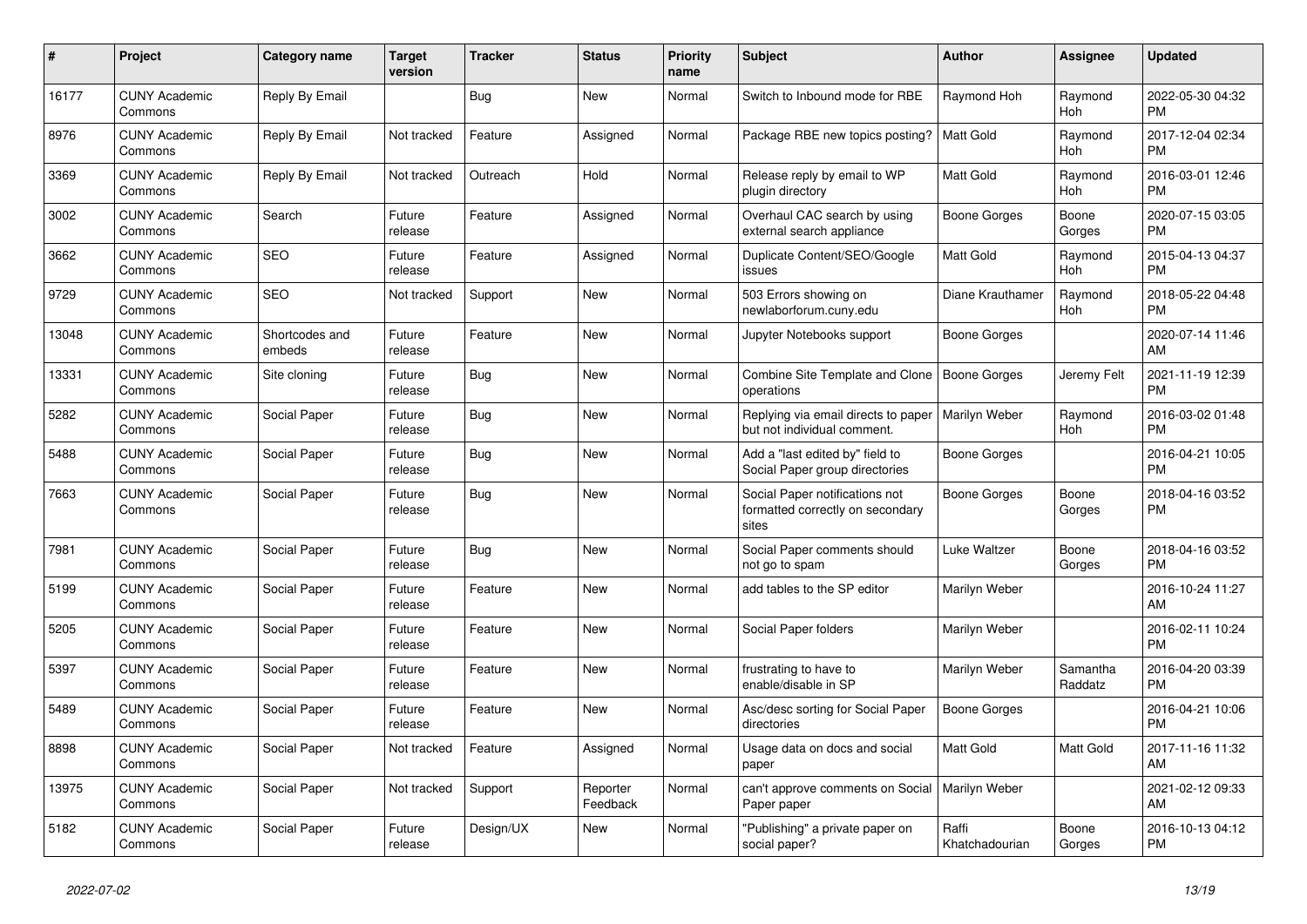| #     | Project                         | <b>Category name</b>    | <b>Target</b><br>version | <b>Tracker</b> | <b>Status</b>        | Priority<br>name | <b>Subject</b>                                                                                               | Author                  | <b>Assignee</b>     | <b>Updated</b>                |
|-------|---------------------------------|-------------------------|--------------------------|----------------|----------------------|------------------|--------------------------------------------------------------------------------------------------------------|-------------------------|---------------------|-------------------------------|
| 5183  | <b>CUNY Academic</b><br>Commons | Social Paper            | Future<br>release        | Design/UX      | <b>New</b>           | Normal           | Creating a new paper when<br>viewing an existing paper                                                       | Raffi<br>Khatchadourian | Samantha<br>Raddatz | 2016-02-02 12:09<br><b>PM</b> |
| 6426  | <b>CUNY Academic</b><br>Commons | Spam/Spam<br>Prevention | Future<br>release        | Feature        | Assigned             | Normal           | Force captcha on all comments?                                                                               | Matt Gold               | <b>Tahir Butt</b>   | 2016-10-24 02:06<br><b>PM</b> |
| 8666  | <b>CUNY Academic</b><br>Commons | Teaching                | Not tracked              | Documentation  | Assigned             | Normal           | Create Teaching on the Commons<br>Resource Page                                                              | Matt Gold               | Laurie Hurson       | 2019-09-23 03:16<br><b>PM</b> |
| 3090  | <b>CUNY Academic</b><br>Commons | Twitter page            | Future<br>release        | Feature        | Assigned             | Normal           | Prevent Retweets from showing<br>up on Commons twitter page                                                  | <b>Matt Gold</b>        | <b>Tahir Butt</b>   | 2016-10-24 11:31<br>AM        |
| 4661  | <b>CUNY Academic</b><br>Commons | User Experience         | Future<br>release        | Bug            | Assigned             | Normal           | <b>Simplify Events text</b>                                                                                  | <b>Matt Gold</b>        | Samantha<br>Raddatz | 2015-10-02 09:06<br><b>PM</b> |
| 3473  | <b>CUNY Academic</b><br>Commons | User Experience         | Future<br>release        | Feature        | Assigned             | Normal           | Commons profile: Add help info<br>about "Positions" replacing "title"                                        | Keith Miyake            | Samantha<br>Raddatz | 2015-11-09 02:28<br><b>PM</b> |
| 5316  | <b>CUNY Academic</b><br>Commons | <b>User Experience</b>  | Future<br>release        | Feature        | Assigned             | Normal           | Prompt user email address<br>updates                                                                         | <b>Matt Gold</b>        | Stephen Real        | 2016-12-21 03:30<br><b>PM</b> |
| 4222  | <b>CUNY Academic</b><br>Commons | User Experience         | Future<br>release        | Design/UX      | New                  | Normal           | Add information to 'Delete<br>Account' page                                                                  | Samantha Raddatz        | scott voth          | 2015-06-26 11:35<br>AM        |
| 6298  | <b>CUNY Academic</b><br>Commons | User Experience         | Not tracked              | Design/UX      | Assigned             | Normal           | Examine data from survey                                                                                     | <b>Matt Gold</b>        | Margaret<br>Galvan  | 2016-10-14 12:16<br><b>PM</b> |
| 9941  | <b>CUNY Academic</b><br>Commons | Wiki                    | Not tracked              | Support        | Assigned             | Normal           | Wiki functionality                                                                                           | Matt Gold               | Boone<br>Gorges     | 2018-06-26 10:57<br>AM        |
| 14483 | <b>CUNY Academic</b><br>Commons | WordPress - Media       | Not tracked              | Bug            | Reporter<br>Feedback | Normal           | Wordpress PDF Embed Stopped<br>Working after JITP Media Clone                                                | Patrick DeDauw          | Boone<br>Gorges     | 2021-05-20 01:51<br><b>PM</b> |
| 11386 | <b>CUNY Academic</b><br>Commons | WordPress - Media       | Not tracked              | Support        | Reporter<br>Feedback | Normal           | disappearing images                                                                                          | scott voth              | Boone<br>Gorges     | 2019-05-14 10:32<br>AM        |
| 11449 | <b>CUNY Academic</b><br>Commons | WordPress - Media       | Not tracked              | Support        | Reporter<br>Feedback | Normal           | Cloning Media Library for JITP<br>from Staging to Production Site                                            | Patrick DeDauw          | Boone<br>Gorges     | 2019-05-13 12:00<br><b>PM</b> |
| 2167  | <b>CUNY Academic</b><br>Commons | WordPress (misc)        | Future<br>release        | Bug            | Assigned             | Normal           | <b>CAC-Livestream Plugin Issues</b>                                                                          | Michael Smith           | Dominic<br>Giglio   | 2015-01-02 03:06<br><b>PM</b> |
| 4388  | <b>CUNY Academic</b><br>Commons | WordPress (misc)        | Future<br>release        | <b>Bug</b>     | Assigned             | Normal           | Repeated request for<br>authentication.                                                                      | Alice.Lynn<br>McMichael | Raymond<br>Hoh      | 2015-08-11 07:35<br><b>PM</b> |
| 6755  | <b>CUNY Academic</b><br>Commons | WordPress (misc)        | Future<br>release        | Bug            | New                  | Normal           | Cannot Deactivate Plugin                                                                                     | Laura Kane              |                     | 2016-11-16 01:12<br><b>PM</b> |
| 9346  | <b>CUNY Academic</b><br>Commons | WordPress (misc)        | Not tracked              | Bug            | New                  | Normal           | Clone cetls.bmcc.cuny.edu for<br>development                                                                 | Owen Roberts            | Raymond<br>Hoh      | 2018-03-06 05:35<br>PM        |
| 10040 | <b>CUNY Academic</b><br>Commons | WordPress (misc)        | Not tracked              | <b>Bug</b>     | Reporter<br>Feedback | Normal           | User doesn't see full list of themes   Matt Gold                                                             |                         | Boone<br>Gorges     | 2018-07-25 10:12<br>AM        |
| 11024 | <b>CUNY Academic</b><br>Commons | WordPress (misc)        | Future<br>release        | Bug            | New                  | Normal           | Subsites should not show "you<br>should update your .htaccess<br>now" notice after permalink setting<br>save | Boone Gorges            |                     | 2019-01-28 01:35<br><b>PM</b> |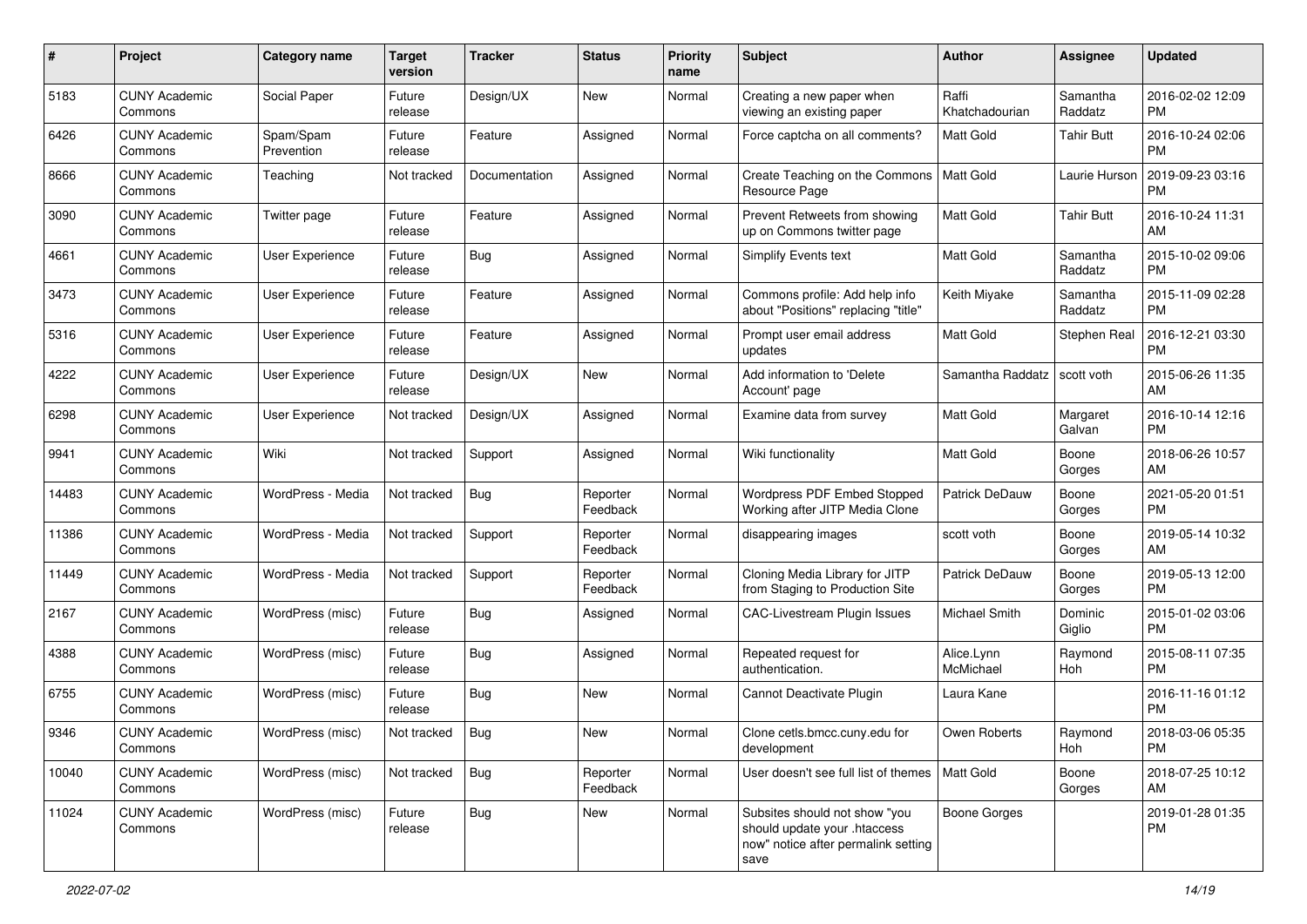| #     | <b>Project</b>                  | Category name    | <b>Target</b><br>version | <b>Tracker</b> | <b>Status</b>        | <b>Priority</b><br>name | <b>Subject</b>                                                                            | <b>Author</b>       | Assignee            | <b>Updated</b>                |
|-------|---------------------------------|------------------|--------------------------|----------------|----------------------|-------------------------|-------------------------------------------------------------------------------------------|---------------------|---------------------|-------------------------------|
| 14113 | <b>CUNY Academic</b><br>Commons | WordPress (misc) | Future<br>release        | <b>Bug</b>     | Hold                 | Normal                  | Block Editor Not Working on this<br>page - Json error                                     | scott voth          | Boone<br>Gorges     | 2021-03-05 11:01<br>AM        |
| 16245 | <b>CUNY Academic</b><br>Commons | WordPress (misc) |                          | Bug            | Reporter<br>Feedback | Normal                  | Save Button missing on<br>WordPress Profile page                                          | scott voth          | Raymond<br>Hoh      | 2022-06-16 03:09<br><b>PM</b> |
| 16255 | <b>CUNY Academic</b><br>Commons | WordPress (misc) |                          | <b>Bug</b>     | New                  | Normal                  | Need to define 'MULTISITE'<br>constant in wp-config.php                                   | Raymond Hoh         |                     | 2022-06-19 09:31<br>AM        |
| 287   | <b>CUNY Academic</b><br>Commons | WordPress (misc) | Future<br>release        | Feature        | Assigned             | Normal                  | Create troubleshooting tool for<br>account sign-up                                        | <b>Matt Gold</b>    | Boone<br>Gorges     | 2015-11-09 06:17<br><b>PM</b> |
| 365   | <b>CUNY Academic</b><br>Commons | WordPress (misc) | Future<br>release        | Feature        | Assigned             | Normal                  | <b>Create Mouseover Tooltips</b><br>throughout Site                                       | Matt Gold           | Chris Stein         | 2015-11-09 06:18<br><b>PM</b> |
| 1105  | <b>CUNY Academic</b><br>Commons | WordPress (misc) | Future<br>release        | Feature        | Assigned             | Normal                  | Rephrase Blog Privacy Options                                                             | Matt Gold           | Samantha<br>Raddatz | 2015-11-09 06:19<br><b>PM</b> |
| 1508  | <b>CUNY Academic</b><br>Commons | WordPress (misc) | Future<br>release        | Feature        | Assigned             | Normal                  | Share login cookies across<br>mapped domains                                              | Boone Gorges        | Boone<br>Gorges     | 2012-07-02 12:12<br><b>PM</b> |
| 3657  | <b>CUNY Academic</b><br>Commons | WordPress (misc) | Not tracked              | Feature        | New                  | Normal                  | Create alert for GC email<br>addresses                                                    | Matt Gold           | Matt Gold           | 2016-04-14 11:29<br><b>PM</b> |
| 3759  | <b>CUNY Academic</b><br>Commons | WordPress (misc) | Future<br>release        | Feature        | Assigned             | Normal                  | Review Interface for Adding Users<br>to Blogs                                             | <b>Matt Gold</b>    | Boone<br>Gorges     | 2015-03-24 05:52<br><b>PM</b> |
| 6332  | <b>CUNY Academic</b><br>Commons | WordPress (misc) | Future<br>release        | Feature        | <b>New</b>           | Normal                  | Allow uploaded files to be marked<br>as private in an ad hoc way                          | <b>Boone Gorges</b> |                     | 2016-10-17 11:41<br><b>PM</b> |
| 10380 | <b>CUNY Academic</b><br>Commons | WordPress (misc) | Future<br>release        | Feature        | In Progress          | Normal                  | Remove blacklisted plugins                                                                | Boone Gorges        |                     | 2022-04-26 12:00<br><b>PM</b> |
| 13835 | <b>CUNY Academic</b><br>Commons | WordPress (misc) | Future<br>release        | Feature        | New                  | Normal                  | Allow OneSearch widget to have<br>'CUNY' as campus                                        | Boone Gorges        | Boone<br>Gorges     | 2021-11-19 12:39<br><b>PM</b> |
| 636   | <b>CUNY Academic</b><br>Commons | WordPress (misc) | Not tracked              | Support        | Assigned             | Normal                  | Create Lynda.com-like Table of<br><b>Contents for Prospective Tutorial</b><br>Screencasts | Matt Gold           | scott voth          | 2016-02-23 03:12<br><b>PM</b> |
| 2175  | <b>CUNY Academic</b><br>Commons | WordPress (misc) | Not tracked              | Support        | Assigned             | Normal                  | Subscibe 2 vs. Jetpack<br>subscription options                                            | local admin         | Matt Gold           | 2016-01-26 04:58<br><b>PM</b> |
| 11624 | <b>CUNY Academic</b><br>Commons | WordPress (misc) | Not tracked              | Support        | <b>New</b>           | Normal                  | Change pages into posts or swap<br>database for a Commons site?                           | Stephen Klein       | Raymond<br>Hoh      | 2019-07-09 11:04<br>AM        |
| 14074 | <b>CUNY Academic</b><br>Commons | WordPress (misc) | Not tracked              | Support        | Reporter<br>Feedback | Normal                  | page password protection problem                                                          | Marilyn Weber       |                     | 2021-03-02 11:03<br>AM        |
| 14983 | <b>CUNY Academic</b><br>Commons | WordPress (misc) | Not tracked              | Support        | Reporter<br>Feedback | Normal                  | "Read More" tag not working                                                               | Rebecca Krisel      | Raymond<br>Hoh      | 2021-11-23 01:17<br><b>PM</b> |
| 15767 | <b>CUNY Academic</b><br>Commons | WordPress (misc) |                          | Support        | New                  | Normal                  | Site loading slowly                                                                       | scott voth          | Boone<br>Gorges     | 2022-04-04 08:56<br><b>PM</b> |
| 11843 | CUNY Academic<br>Commons        | WordPress (misc) | Future<br>release        | Design/UX      | <b>New</b>           | Normal                  | Tweaking the Gutenberg Editor<br>Interface                                                | Laurie Hurson       |                     | 2022-04-26 12:00<br><b>PM</b> |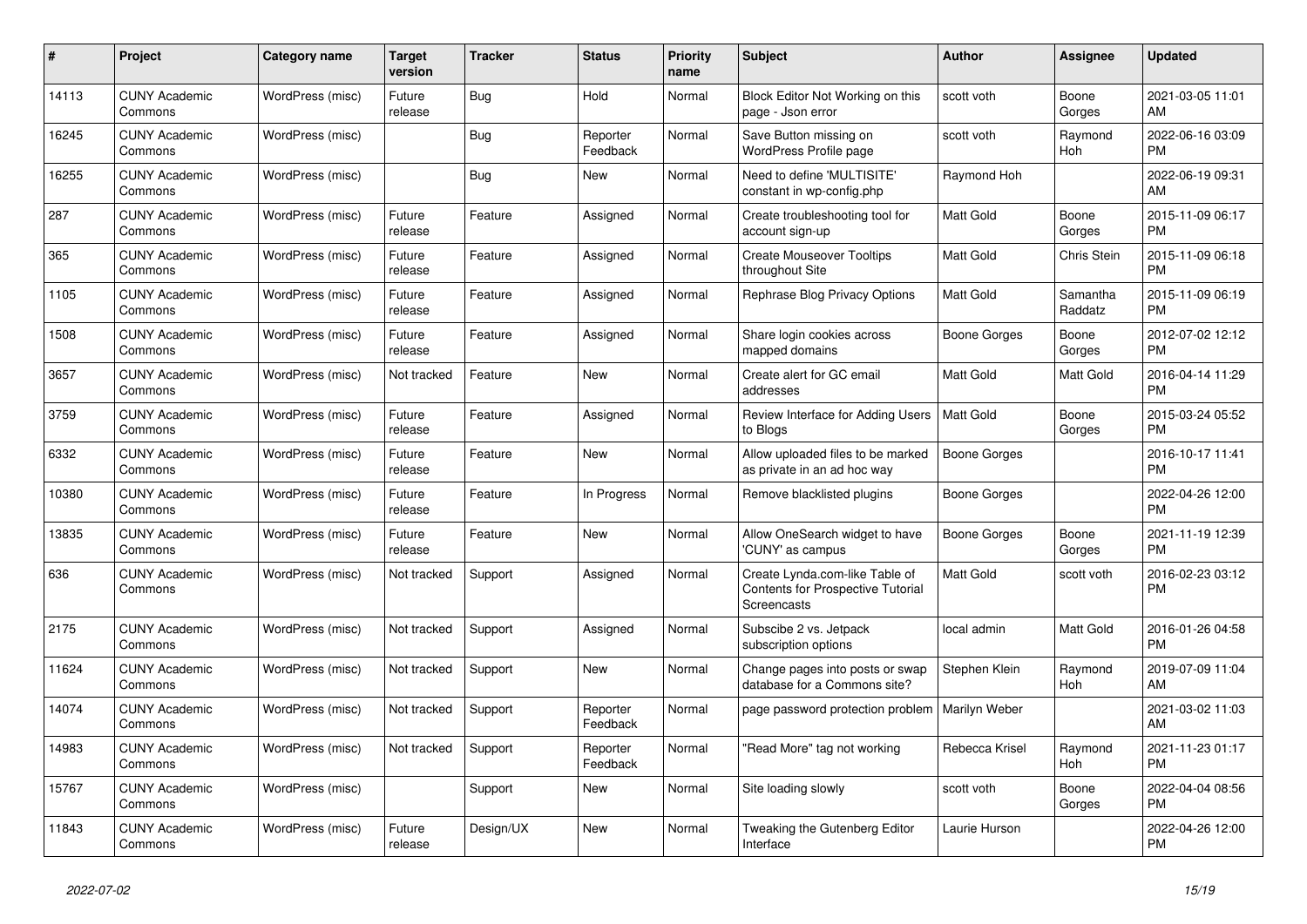| $\#$  | Project                         | <b>Category name</b>     | <b>Target</b><br>version | <b>Tracker</b> | <b>Status</b>        | Priority<br>name | <b>Subject</b>                                                | <b>Author</b>           | <b>Assignee</b>  | <b>Updated</b>                |
|-------|---------------------------------|--------------------------|--------------------------|----------------|----------------------|------------------|---------------------------------------------------------------|-------------------------|------------------|-------------------------------|
| 3691  | <b>CUNY Academic</b><br>Commons | <b>WordPress Plugins</b> | Future<br>release        | Bug            | <b>New</b>           | Normal           | <b>WPMU Domain Mapping</b><br>Debugging on cdev               | Raymond Hoh             | Matt Gold        | 2014-12-12 09:04<br>AM        |
| 3939  | <b>CUNY Academic</b><br>Commons | <b>WordPress Plugins</b> | Future<br>release        | Bug            | Hold                 | Normal           | Activity stream support for<br>Co-Authors Plus plugin         | Raymond Hoh             | Raymond<br>Hoh   | 2015-11-09 06:13<br><b>PM</b> |
| 9289  | <b>CUNY Academic</b><br>Commons | <b>WordPress Plugins</b> | Future<br>release        | <b>Bug</b>     | Reporter<br>Feedback | Normal           | Email Users Plugin                                            | Laurie Hurson           | Boone<br>Gorges  | 2018-10-24 12:34<br><b>PM</b> |
| 9515  | <b>CUNY Academic</b><br>Commons | <b>WordPress Plugins</b> | Not tracked              | Bug            | Reporter<br>Feedback | Normal           | Text to Speech plugin - "More<br>Slowly" checkbox not working | scott voth              | Boone<br>Gorges  | 2018-06-13 02:26<br><b>PM</b> |
| 9926  | <b>CUNY Academic</b><br>Commons | <b>WordPress Plugins</b> | Future<br>release        | Bug            | New                  | Normal           | twitter-mentions-as-comments<br>cron jobs can run long        | Boone Gorges            | Boone<br>Gorges  | 2018-10-24 12:34<br><b>PM</b> |
| 11120 | <b>CUNY Academic</b><br>Commons | <b>WordPress Plugins</b> | Not tracked              | <b>Bug</b>     | Reporter<br>Feedback | Normal           | Events Manager Events Not<br>Showing Up                       | Mark Webb               |                  | 2019-02-27 04:10<br><b>PM</b> |
| 11415 | <b>CUNY Academic</b><br>Commons | <b>WordPress Plugins</b> | Not tracked              | <b>Bug</b>     | Reporter<br>Feedback | Normal           | <b>Blog Subscriptions in Jetpack</b>                          | Laurie Hurson           |                  | 2019-05-14 10:34<br>AM        |
| 11649 | <b>CUNY Academic</b><br>Commons | <b>WordPress Plugins</b> | 2.0.3                    | <b>Bug</b>     | In Progress          | Normal           | CC license displayed on every<br>page                         | Gina Cherry             | Raymond<br>Hoh   | 2022-06-29 11:32<br>AM        |
| 12573 | <b>CUNY Academic</b><br>Commons | <b>WordPress Plugins</b> | Future<br>release        | Bug            | <b>New</b>           | Normal           | <b>CommentPress Core Issues</b>                               | scott voth              |                  | 2020-03-24 04:32<br><b>PM</b> |
| 14987 | <b>CUNY Academic</b><br>Commons | <b>WordPress Plugins</b> | Future<br>release        | Bug            | <b>New</b>           | Normal           | Elementor update causes<br>database freeze-up                 | Boone Gorges            | Boone<br>Gorges  | 2021-11-29 12:02<br><b>PM</b> |
| 15516 | <b>CUNY Academic</b><br>Commons | <b>WordPress Plugins</b> |                          | <b>Bug</b>     | Reporter<br>Feedback | Normal           | Can't publish or save draft of post<br>on wordpress.com       | Raffi<br>Khatchadourian | Raymond<br>Hoh   | 2022-03-02 05:52<br><b>PM</b> |
| 16319 | <b>CUNY Academic</b><br>Commons | <b>WordPress Plugins</b> | 2.0.3                    | Bug            | <b>New</b>           | Normal           | <b>Request for Events Calendar Pro</b><br>5.14.2 update       | Raymond Hoh             | Raymond<br>Hoh   | 2022-07-01 04:16<br><b>PM</b> |
| 364   | <b>CUNY Academic</b><br>Commons | <b>WordPress Plugins</b> | Future<br>release        | Feature        | New                  | Normal           | <b>Bulletin Board</b>                                         | Matt Gold               |                  | 2015-01-05 08:50<br><b>PM</b> |
| 497   | <b>CUNY Academic</b><br>Commons | <b>WordPress Plugins</b> | Future<br>release        | Feature        | Assigned             | Normal           | Drag and Drop Ordering on<br>Gallery Post Plugin              | <b>Matt Gold</b>        | Ron Rennick      | 2015-11-09 06:18<br><b>PM</b> |
| 658   | <b>CUNY Academic</b><br>Commons | <b>WordPress Plugins</b> | Future<br>release        | Feature        | Assigned             | Normal           | Rebulid Sitewide Tag Suggestion                               | <b>Matt Gold</b>        | Boone<br>Gorges  | 2015-01-05 08:47<br><b>PM</b> |
| 9947  | <b>CUNY Academic</b><br>Commons | <b>WordPress Plugins</b> | Future<br>release        | Feature        | Reporter<br>Feedback | Normal           | Install H5P quiz plugin                                       | Matt Gold               | Boone<br>Gorges  | 2018-09-11 11:01<br>AM        |
| 12121 | <b>CUNY Academic</b><br>Commons | <b>WordPress Plugins</b> | 2.0.3                    | Feature        | Reporter<br>Feedback | Normal           | Embedding H5P Iframes on<br><b>Commons Site</b>               | Laurie Hurson           | Boone<br>Gorges  | 2022-06-29 11:32<br>AM        |
| 16314 | <b>CUNY Academic</b><br>Commons | <b>WordPress Plugins</b> |                          | Feature        | New                  | Normal           | Install Multicollab plug-in?                                  | Raffi<br>Khatchadourian |                  | 2022-06-29 03:44<br><b>PM</b> |
| 5826  | <b>CUNY Academic</b><br>Commons | <b>WordPress Plugins</b> | Future<br>release        | Support        | Reporter<br>Feedback | Normal           | <b>Remove Subscription Options</b><br>plugin from directory   | Sarah Morgano           | Sarah<br>Morgano | 2016-10-21 04:14<br><b>PM</b> |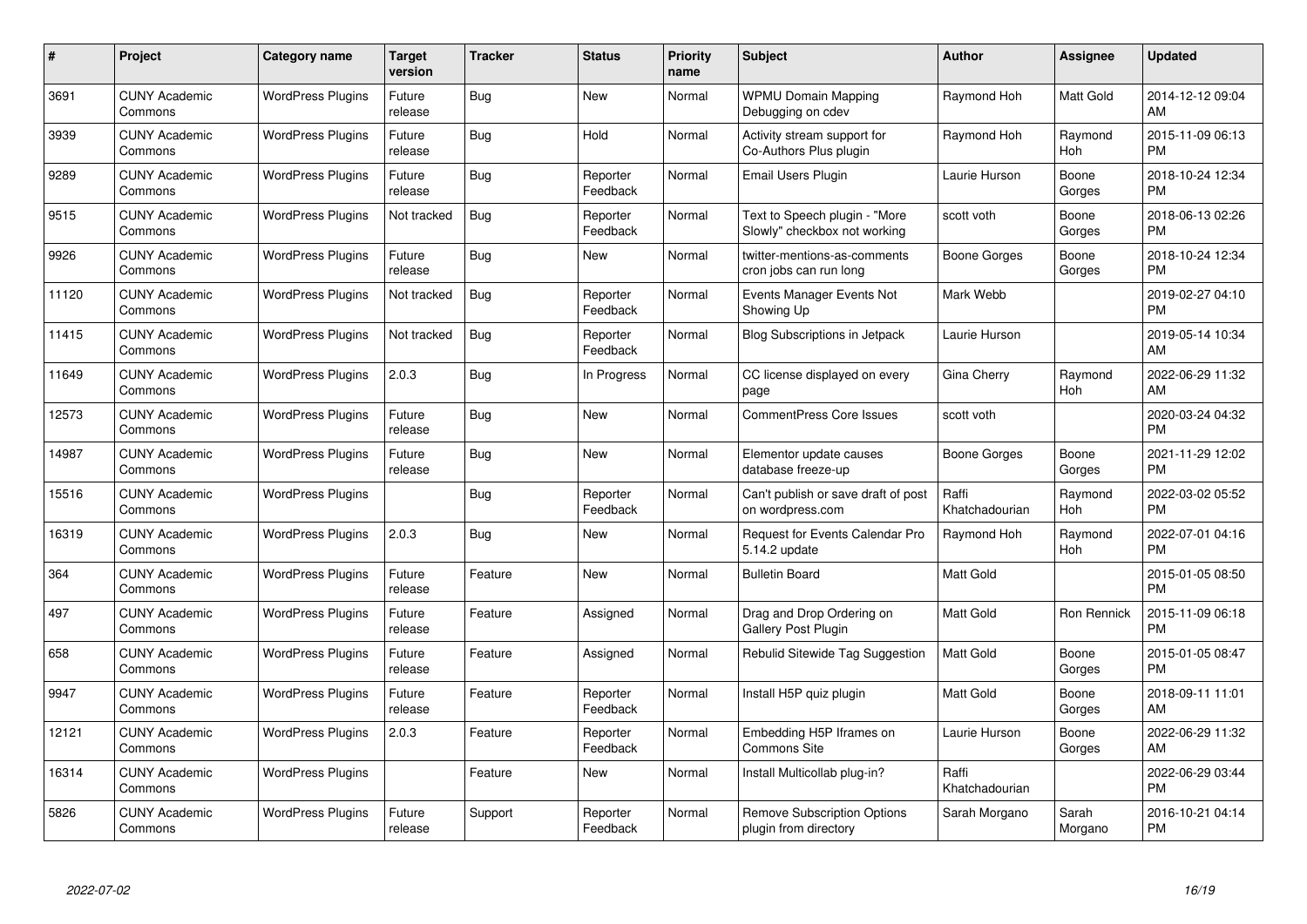| #     | <b>Project</b>                        | Category name            | <b>Target</b><br>version | <b>Tracker</b> | <b>Status</b>        | <b>Priority</b><br>name | <b>Subject</b>                                                                                | <b>Author</b>      | Assignee            | <b>Updated</b>                |
|-------|---------------------------------------|--------------------------|--------------------------|----------------|----------------------|-------------------------|-----------------------------------------------------------------------------------------------|--------------------|---------------------|-------------------------------|
| 9211  | <b>CUNY Academic</b><br>Commons       | <b>WordPress Plugins</b> | Future<br>release        | Support        | Reporter<br>Feedback | Normal                  | Auto-Role Setting in Forum Plugin<br>Causing Some Confusion                                   | Luke Waltzer       | Boone<br>Gorges     | 2018-03-13 11:44<br>AM        |
| 11545 | <b>CUNY Academic</b><br>Commons       | <b>WordPress Plugins</b> | Not tracked              | Support        | New                  | Normal                  | <b>Twitter searches in WordPress</b>                                                          | Gina Cherry        | Matt Gold           | 2019-09-23 01:03<br><b>PM</b> |
| 11788 | <b>CUNY Academic</b><br>Commons       | <b>WordPress Plugins</b> | Future<br>release        | Support        | Reporter<br>Feedback | Normal                  | Plugin Request - Browse Aloud                                                                 | scott voth         |                     | 2019-09-24 08:42<br>AM        |
| 12741 | <b>CUNY Academic</b><br>Commons       | <b>WordPress Plugins</b> | Not tracked              | Support        | Reporter<br>Feedback | Normal                  | <b>Tableau Public Viz Block</b>                                                               | Marilyn Weber      | Raymond<br>Hoh      | 2020-05-12 11:00<br>AM        |
| 13946 | <b>CUNY Academic</b><br>Commons       | <b>WordPress Plugins</b> | 2.1.0                    | Support        | Assigned             | Normal                  | <b>Custom Embed handler For</b><br>OneDrive files                                             | scott voth         | Raymond<br>Hoh      | 2022-05-26 10:46<br>AM        |
| 8078  | <b>CUNY Academic</b><br>Commons       | <b>WordPress Plugins</b> | Future<br>release        | System Upgrade | Assigned             | Normal                  | <b>CommentPress Updates</b>                                                                   | Margaret Galvan    | Christian<br>Wach   | 2017-05-08 03:49<br><b>PM</b> |
| 10769 | <b>CUNY Academic</b><br>Commons       | <b>WordPress Themes</b>  | Not tracked              | <b>Bug</b>     | Reporter<br>Feedback | Normal                  | 2011 Theme Sidebar                                                                            | Mark Webb          |                     | 2018-12-04 04:09<br><b>PM</b> |
| 12360 | <b>CUNY Academic</b><br>Commons       | <b>WordPress Themes</b>  | Not tracked              | Bug            | Reporter<br>Feedback | Normal                  | site just says "DANTE We are<br>currently in maintenance mode,<br>please check back shortly." | Marilyn Weber      |                     | 2020-02-04 12:13<br><b>PM</b> |
| 412   | <b>CUNY Academic</b><br>Commons       | <b>WordPress Themes</b>  | Future<br>release        | Feature        | Assigned             | Normal                  | <b>Featured Themes</b>                                                                        | <b>Matt Gold</b>   | Dominic<br>Giglio   | 2015-01-05 08:44<br><b>PM</b> |
| 8211  | <b>CUNY Academic</b><br>Commons       | <b>WordPress Themes</b>  | Future<br>release        | Feature        | <b>New</b>           | Normal                  | Theme Suggestions: Material<br>Design-Inspired Themes                                         | Margaret Galvan    | Margaret<br>Galvan  | 2017-08-07 02:48<br><b>PM</b> |
| 3492  | <b>CUNY Academic</b><br>Commons       | <b>WordPress Themes</b>  | Future<br>release        | Support        | Assigned             | Normal                  | Add CBOX theme to the<br>Commons                                                              | scott voth         | Raymond<br>Hoh      | 2014-10-08 05:55<br><b>PM</b> |
| 14911 | <b>CUNY Academic</b><br>Commons       | <b>WordPress Themes</b>  | Not tracked              | Support        | New                  | Normal                  | Twentytwentyone theme                                                                         | Marilyn Weber      |                     | 2021-10-28 10:37<br>AM        |
| 4986  | <b>CUNY Academic</b><br>Commons       | ZenDesk                  | Not tracked              | Support        | Assigned             | Normal                  | Prepare documentation for<br>Zendesk re web widget                                            | <b>Matt Gold</b>   | Samantha<br>Raddatz | 2016-02-25 03:09<br><b>PM</b> |
| 2576  | <b>NYCDH Community</b><br>Site        |                          |                          | Bug            | Hold                 | Low                     | Test Next Button in Javascript<br><b>Tutorial Under Activities</b>                            | Mark Newton        | Alex Gil            | 2013-05-18 02:55<br><b>PM</b> |
| 2618  | <b>NYCDH Community</b><br>Site        |                          |                          | <b>Bug</b>     | Assigned             | Low                     | Mark blogs as spam when created   Matt Gold<br>by users marked as spam                        |                    | Boone<br>Gorges     | 2013-06-09 11:38<br><b>PM</b> |
| 13912 | <b>CUNY Academic</b><br>Commons       |                          | Not tracked              | Feature        | Hold                 | Low                     | posting "missed schedule"                                                                     | Marilyn Weber      |                     | 2021-02-23 10:46<br>AM        |
| 2577  | <b>NYCDH Community</b><br><b>Site</b> |                          |                          | Feature        | Assigned             | Low                     | Investigate Potential to Add Links<br>to the Forum                                            | <b>Mark Newton</b> | Alex Gil            | 2013-05-16 09:40<br><b>PM</b> |
| 58    | <b>CUNY Academic</b><br>Commons       | BuddyPress (misc)        | Future<br>release        | Feature        | Assigned             | Low                     | Make member search sortable by<br>last name                                                   | Roberta Brody      | Boone<br>Gorges     | 2010-08-26 02:38<br><b>PM</b> |
| 310   | <b>CUNY Academic</b><br>Commons       | BuddyPress (misc)        | Future<br>release        | Feature        | Assigned             | Low                     | <b>Friend Request Email</b>                                                                   | <b>Matt Gold</b>   | Samantha<br>Raddatz | 2015-11-09 05:08<br><b>PM</b> |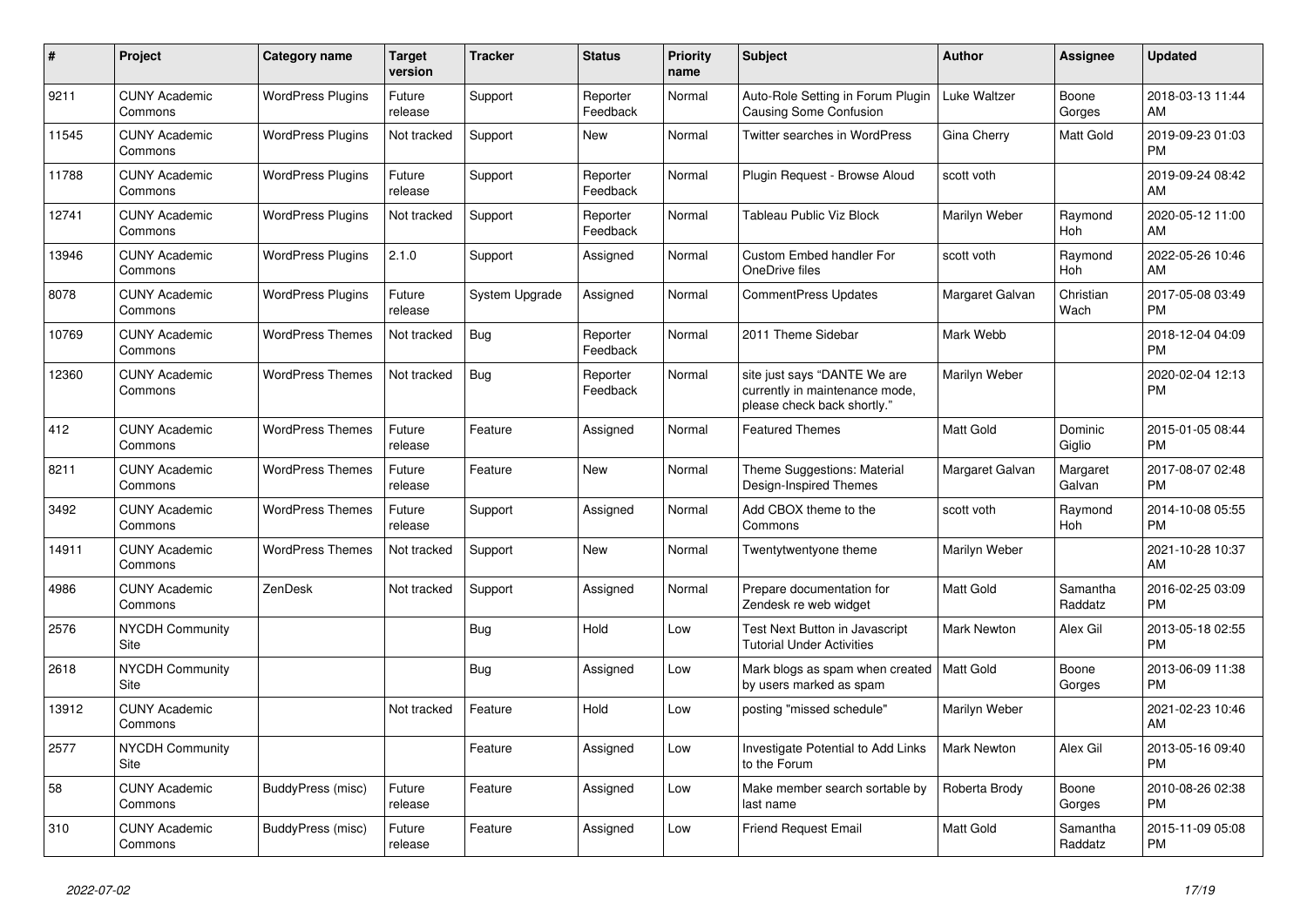| #     | Project                         | <b>Category name</b>       | <b>Target</b><br>version | <b>Tracker</b> | <b>Status</b>        | <b>Priority</b><br>name | <b>Subject</b>                                                                | <b>Author</b>       | <b>Assignee</b>     | <b>Updated</b>                |
|-------|---------------------------------|----------------------------|--------------------------|----------------|----------------------|-------------------------|-------------------------------------------------------------------------------|---------------------|---------------------|-------------------------------|
| 1423  | <b>CUNY Academic</b><br>Commons | <b>BuddyPress (misc)</b>   | Future<br>release        | Feature        | Assigned             | Low                     | Show an avatar for pingback<br>comment activity items                         | <b>Boone Gorges</b> | <b>Tahir Butt</b>   | 2016-10-24 12:03<br><b>PM</b> |
| 2325  | <b>CUNY Academic</b><br>Commons | <b>BuddyPress (misc)</b>   | Future<br>release        | Feature        | Assigned             | Low                     | Profile should have separate fields<br>for first/last names                   | local admin         | Boone<br>Gorges     | 2015-11-09 06:09<br><b>PM</b> |
| 519   | <b>CUNY Academic</b><br>Commons | <b>BuddyPress Docs</b>     | Future<br>release        | Feature        | Assigned             | Low                     | TOC for individual docs - for new<br>BP "wiki-like" plugin                    | scott voth          | Boone<br>Gorges     | 2015-11-09 05:54<br><b>PM</b> |
| 1417  | <b>CUNY Academic</b><br>Commons | <b>BuddyPress Docs</b>     | Future<br>release        | Feature        | Assigned             | Low                     | Bulk actions for BuddyPress Docs                                              | Boone Gorges        | Boone<br>Gorges     | 2016-10-17 10:41<br>PM.       |
| 6389  | <b>CUNY Academic</b><br>Commons | <b>BuddyPress Docs</b>     | Future<br>release        | Feature        | New                  | Low                     | Make Discussion Area Visible<br>When Editing a Doc                            | Luke Waltzer        | Boone<br>Gorges     | 2016-10-21 04:16<br><b>PM</b> |
| 1165  | <b>CUNY Academic</b><br>Commons | <b>Email Invitations</b>   | Future<br>release        | Feature        | Assigned             | Low                     | Allow saved lists of invitees under<br>Send Invites                           | <b>Boone Gorges</b> | Boone<br>Gorges     | 2015-11-09 06:03<br>PM.       |
| 1166  | <b>CUNY Academic</b><br>Commons | <b>Email Invitations</b>   | Future<br>release        | Feature        | New                  | Low                     | Better organizational tools for Sent   Boone Gorges<br>Invites                |                     | Boone<br>Gorges     | 2015-11-09 06:02<br>PM.       |
| 1167  | <b>CUNY Academic</b><br>Commons | <b>Email Invitations</b>   | Future<br>release        | Feature        | New                  | Low                     | Allow email invitations to be resent                                          | Boone Gorges        | Boone<br>Gorges     | 2015-11-12 12:53<br>AM.       |
| 11971 | <b>CUNY Academic</b><br>Commons | <b>Email Notifications</b> | Future<br>release        | Bug            | Reporter<br>Feedback | Low                     | Pictures obscured in emailed post<br>notifications                            | Marilyn Weber       | Raymond<br>Hoh      | 2019-11-21 01:14<br><b>PM</b> |
| 333   | <b>CUNY Academic</b><br>Commons | <b>Email Notifications</b> | Future<br>release        | Feature        | Assigned             | Low                     | Delay Forum Notification Email<br>Delivery Until After Editing Period<br>Ends | Matt Gold           | Raymond<br>Hoh      | 2015-11-09 06:01<br><b>PM</b> |
| 6749  | <b>CUNY Academic</b><br>Commons | Events                     | Future<br>release        | Bug            | New                  | Low                     | BPEO iCal request can trigger<br>very large number of DB queries              | Boone Gorges        | Raymond<br>Hoh      | 2016-11-15 10:09<br><b>PM</b> |
| 5016  | <b>CUNY Academic</b><br>Commons | Events                     | Future<br>release        | Feature        | Assigned             | Low                     | Allow comments to be posted on<br>events                                      | <b>Matt Gold</b>    | Raymond<br>Hoh      | 2019-03-01 02:23<br><b>PM</b> |
| 1192  | <b>CUNY Academic</b><br>Commons | <b>Group Files</b>         | Future<br>release        | Feature        | Assigned             | Low                     | When posting group files, allow<br>users to add a category without<br>saving  | <b>Matt Gold</b>    | Raymond<br>Hoh      | 2015-11-09 05:53<br><b>PM</b> |
| 3080  | <b>CUNY Academic</b><br>Commons | <b>Group Files</b>         | Future<br>release        | Feature        | Assigned             | Low                     | Create a system to keep track of<br>file changes                              | <b>Matt Gold</b>    | Boone<br>Gorges     | 2014-02-26 10:04<br><b>PM</b> |
| 3354  | <b>CUNY Academic</b><br>Commons | <b>Group Files</b>         | Future<br>release        | Feature        | Assigned             | Low                     | Allow Group Download of Multiple<br><b>Selected Files</b>                     | <b>Matt Gold</b>    | Chris Stein         | 2014-08-01 08:50<br>AM.       |
| 6392  | <b>CUNY Academic</b><br>Commons | Group Forums               | Future<br>release        | Design/UX      | Assigned             | Low                     | Composition/Preview Panes in<br>Forum Posts                                   | Luke Waltzer        | Paige Dupont        | 2016-10-21 04:26<br>PM        |
| 1456  | <b>CUNY Academic</b><br>Commons | Group Invitations          | Future<br>release        | Feature        | Reporter<br>Feedback | Low                     | Invite to Group Button from Profile   Matt Gold<br>Field                      |                     | Samantha<br>Raddatz | 2015-11-09 05:59<br><b>PM</b> |
| 2610  | <b>CUNY Academic</b><br>Commons | Group Invitations          | Future<br>release        | Feature        | Assigned             | Low                     | Request: Custom invitation<br>message to group invites                        | local admin         | Boone<br>Gorges     | 2015-11-09 06:13<br><b>PM</b> |
| 1983  | <b>CUNY Academic</b><br>Commons | Home Page                  | Future<br>release        | Feature        | Assigned             | Low                     | Media Library integration with<br>Featured Content plugin                     | <b>Boone Gorges</b> | Dominic<br>Giglio   | 2014-03-17 10:34<br>AM        |